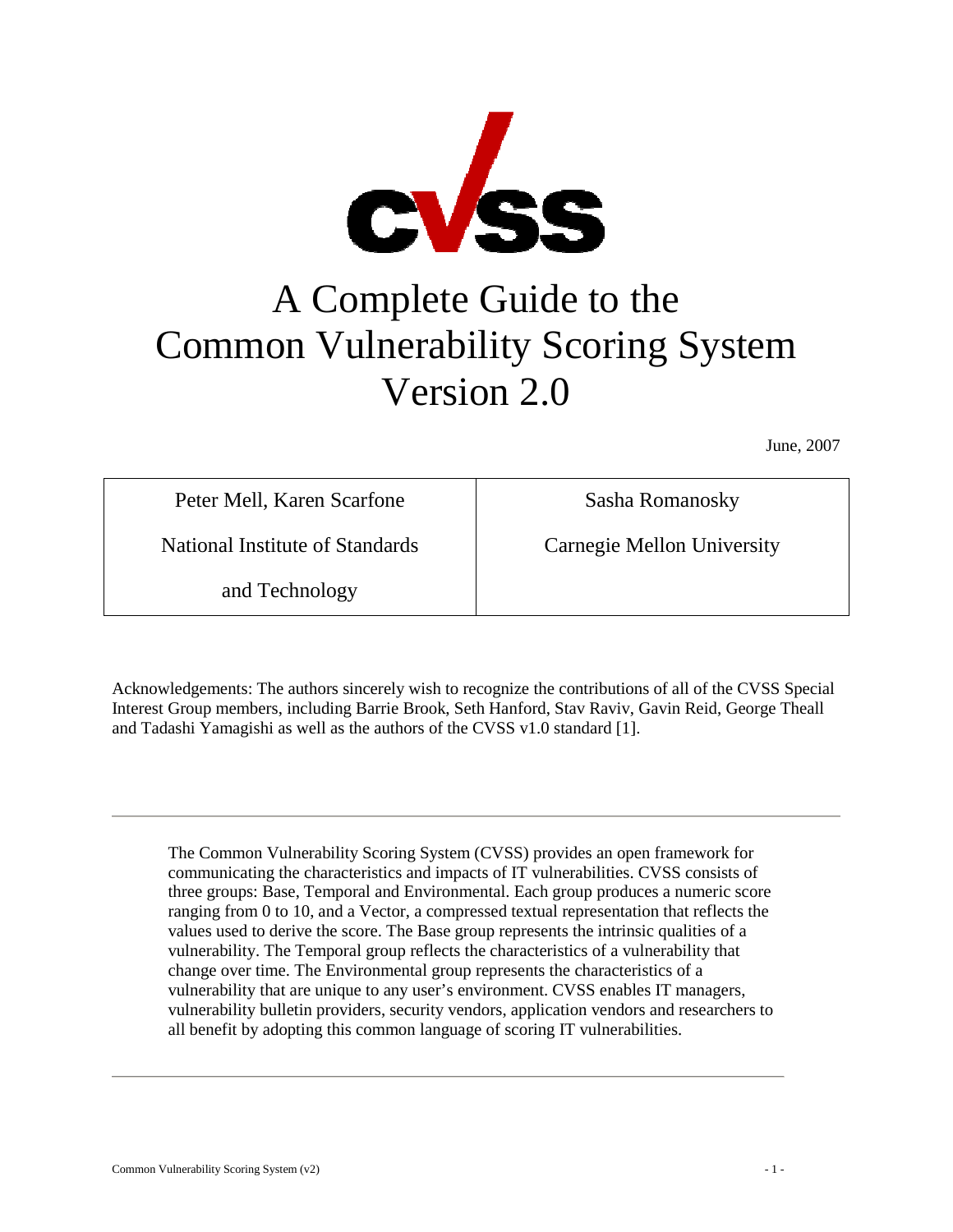#### **Table of Contents**

| $\mathbf{1}$ |       |  |  |
|--------------|-------|--|--|
|              | 1.1   |  |  |
|              | 1.2   |  |  |
|              | 1.3   |  |  |
|              | 1.4   |  |  |
|              | 1.5   |  |  |
|              | 1.6   |  |  |
|              | 1.7   |  |  |
| 2            |       |  |  |
|              | 2.1   |  |  |
|              | 2.1.1 |  |  |
|              | 2.1.2 |  |  |
|              | 2.1.3 |  |  |
|              | 2.1.4 |  |  |
|              | 2.1.5 |  |  |
|              | 2.1.6 |  |  |
|              | 2.2   |  |  |
|              | 2.2.1 |  |  |
|              | 2.2.2 |  |  |
|              | 2.2.3 |  |  |
|              | 2.3   |  |  |
|              | 2.3.1 |  |  |
|              | 2.3.2 |  |  |
|              | 2.3.3 |  |  |
|              | 2.4   |  |  |
| 3            |       |  |  |
|              | 3.1   |  |  |
|              | 3.1.1 |  |  |
|              | 3.1.2 |  |  |
|              | 3.2   |  |  |
|              | 3.2.1 |  |  |
|              | 3.2.2 |  |  |
|              | 3.2.3 |  |  |
|              | 3.3   |  |  |
|              |       |  |  |
|              | 3.3.2 |  |  |
|              | 3.3.3 |  |  |
| 4            |       |  |  |
| 5            |       |  |  |
| 6            |       |  |  |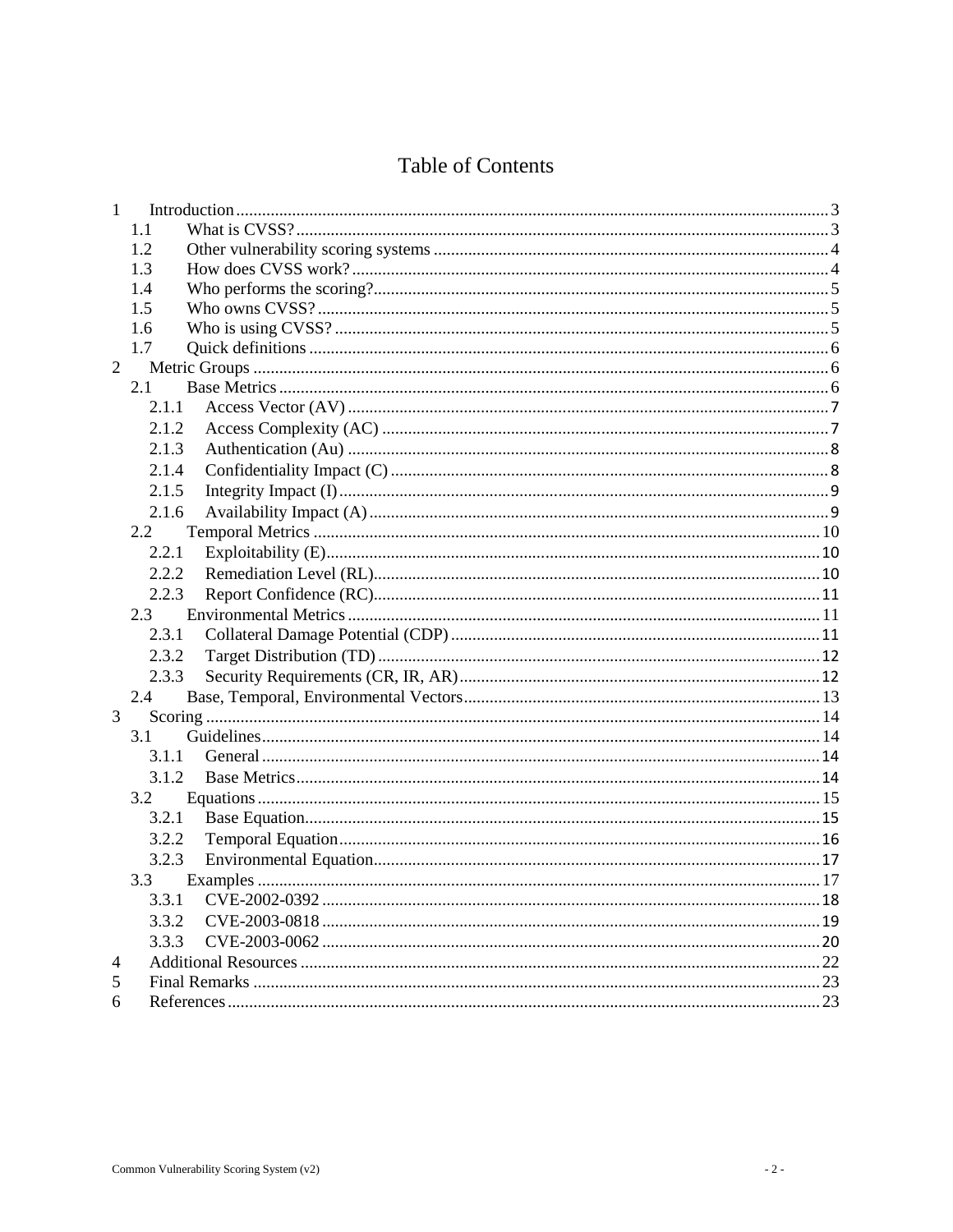# **1 Introduction**

Currently, IT management must identify and assess vulnerabilities across many disparate hardware and software platforms. They need to prioritize these vulnerabilities and remediate those that pose the greatest risk. But when there are so many to fix, with each being scored using different scales [2][3][4], how can IT managers convert this mountain of vulnerability data into actionable information? The Common Vulnerability Scoring System (CVSS) is an open framework that addresses this issue. It offers the following benefits:

- **Standardized Vulnerability Scores**: When an organization normalizes vulnerability scores across all of its software and hardware platforms, it can leverage a single vulnerability management policy. This policy may be similar to a service level agreement (SLA) that states how quickly a particular vulnerability must be validated and remediated.
- **Open Framework:** Users can be confused when a vulnerability is assigned an arbitrary score. "Which properties gave it that score? How does it differ from the one released yesterday?" With CVSS, anyone can see the individual characteristics used to derive a score.
- **Prioritized Risk**: When the environmental score is computed, the vulnerability now becomes contextual. That is, vulnerability scores are now representative of the actual risk to an organization. Users know how important a given vulnerability is in relation to other vulnerabilities.

### **1.1 What is CVSS?**

CVSS is composed of three metric groups: Base, Temporal, and Environmental, each consisting of a set of metrics, as shown in Figure 1.



**Figure 1: CVSS Metric Groups** 

These metric groups are described as follows:

• **Base:** represents the intrinsic and fundamental characteristics of a vulnerability that are constant over time and user environments. Base metrics are discussed in Section 2.1.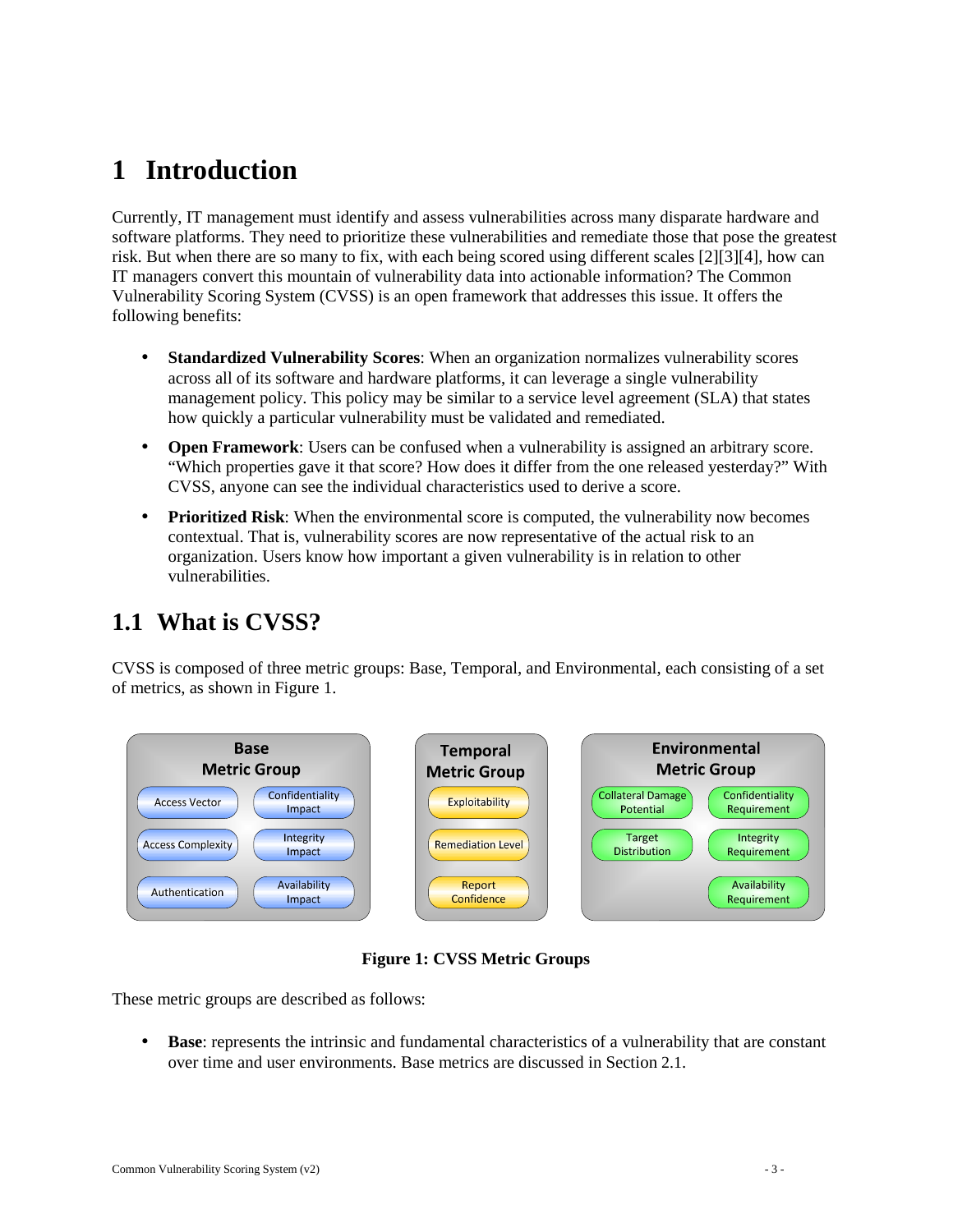- **Temporal:** represents the characteristics of a vulnerability that change over time but not among user environments. Temporal metrics are discussed in Section 2.2.
- **Environmental**: represents the characteristics of a vulnerability that are relevant and unique to a particular user's environment. Environmental metrics are discussed in Section 2.3.

The purpose of the CVSS base group is to define and communicate the fundamental characteristics of a vulnerability. This objective approach to characterizing vulnerabilities provides users with a clear and intuitive representation of a vulnerability. Users can then invoke the temporal and environmental groups to provide contextual information that more accurately reflects the risk *to their unique environment*. This allows them to make more informed decisions when trying to mitigate risks posed by the vulnerabilities.

# **1.2 Other vulnerability scoring systems**

There are a number of other vulnerability "scoring" systems managed by both commercial and noncommercial organizations. They each have their merits, but they differ by what they measure. For example, CERT/CC produces a numeric score ranging from 0 to 180 but considers such factors as whether the Internet infrastructure is at risk and what sort of preconditions are required to exploit the vulnerability [3]. The SANS vulnerability analysis scale considers whether the weakness is found in default configurations or client or server systems [4]. Microsoft's proprietary scoring system tries to reflect the difficulty of exploitation and the overall impact of the vulnerability [2]. While useful, these scoring systems provide a one-size-fits-all approach by assuming that the impact for a vulnerability is constant for every individual and organization.

CVSS can also be described by what it is not. That is, it is none of the following:

- A threat rating system such as those used by the US Department of Homeland Security, and the Sans Internet Storm Center.<sup>1</sup> These services provide an advisory warning system for threats to critical US and global IT networks, respectively.
- A vulnerability database such as the National Vulnerability Database (NVD), Open Source Vulnerability Database (OSVDB) or Bugtraq. These databases provide a rich catalogue of known vulnerabilities and vulnerability details.
- A vulnerability identification system such as the industry-standard Common Vulnerabilities and Exposures (CVE) or a weakness dictionary such as the Common Weakness Enumeration (CWE). These frameworks are meant to uniquely identify and classify vulnerabilities according to the causes "as they are manifested in code, design, or architecture."<sup>2</sup>

# **1.3 How does CVSS work?**

When the base metrics are assigned values, the base equation calculates a score ranging from 0 to 10, and creates a vector, as illustrated below in Figure 2. The vector facilitates the "open" nature of the framework. It is a text string that contains the values assigned to each metric, and it is used to communicate exactly how the score for each vulnerability is derived. Therefore, the vector should always be displayed with the vulnerability score. Vectors are further explained in Section 2.4.

 1 http://www.dhs.gov/xinfoshare/programs/Copy\_of\_press\_release\_0046.shtm, http://isc.sans.org/

<sup>&</sup>lt;sup>2</sup> http://cve.mitre.org/, http://cwe.mitre.org/index.html , http://cwe.mitre.org/about/process.html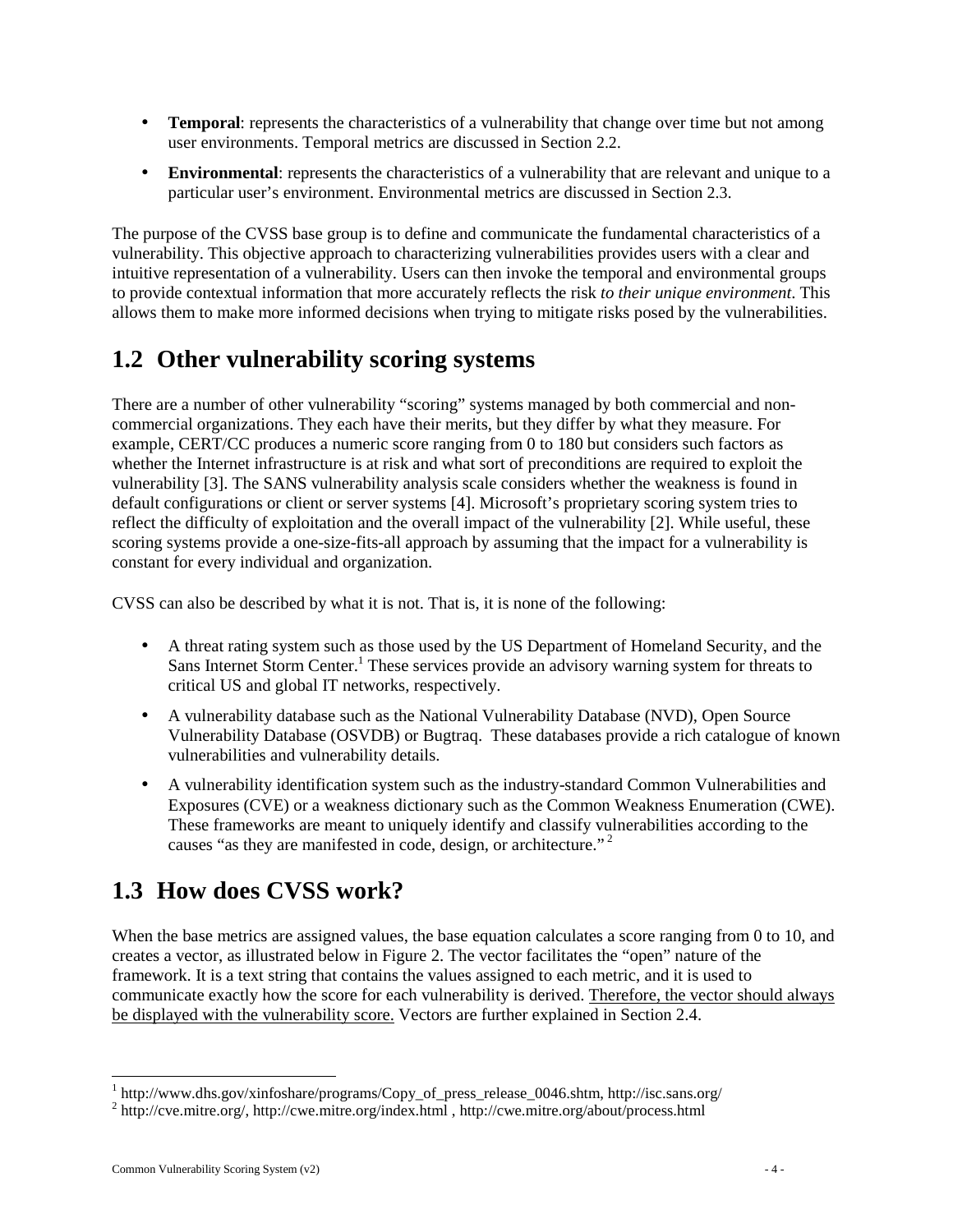

**Figure 2: CVSS Metrics and Equations** 

Optionally, the base score can be refined by assigning values to the temporal and environmental metrics. This is useful in order to provide additional context for a vulnerability by more accurately reflecting the risk posed by the vulnerability to a user's environment. However, this is not required. Depending on one's purpose, the base score and vector may be sufficient.

If a temporal score is needed, the temporal equation will combine the temporal metrics with the base score to produce a temporal score ranging from 0 to 10. Similarly, if an environmental score is needed, the environmental equation will combine the environmental metrics with the temporal score to produce an environmental score ranging from 0 to 10. Base, temporal and environmental equations are fully described in Section 3.2.

# **1.4 Who performs the scoring?**

Generally, the base and temporal metrics are specified by vulnerability bulletin analysts, security product vendors, or application vendors because they typically have better information about the characteristics of a vulnerability than do users. The environmental metrics, however, are specified by users because they are best able to assess the potential impact of a vulnerability within their own environments.

# **1.5 Who owns CVSS?**

CVSS is under the custodial care of the Forum of Incident Response and Security Teams (FIRST).<sup>3</sup> However, it is a completely free and open standard. No organization "owns" CVSS and membership in FIRST is not required to use or implement CVSS. Our only request is that those organizations who publish scores conform to the guidelines described in this document and provide both the score and the scoring vector (described below) so others can understand how the score was derived.

# **1.6 Who is using CVSS?**

1

<sup>3</sup> www.first.org/cvss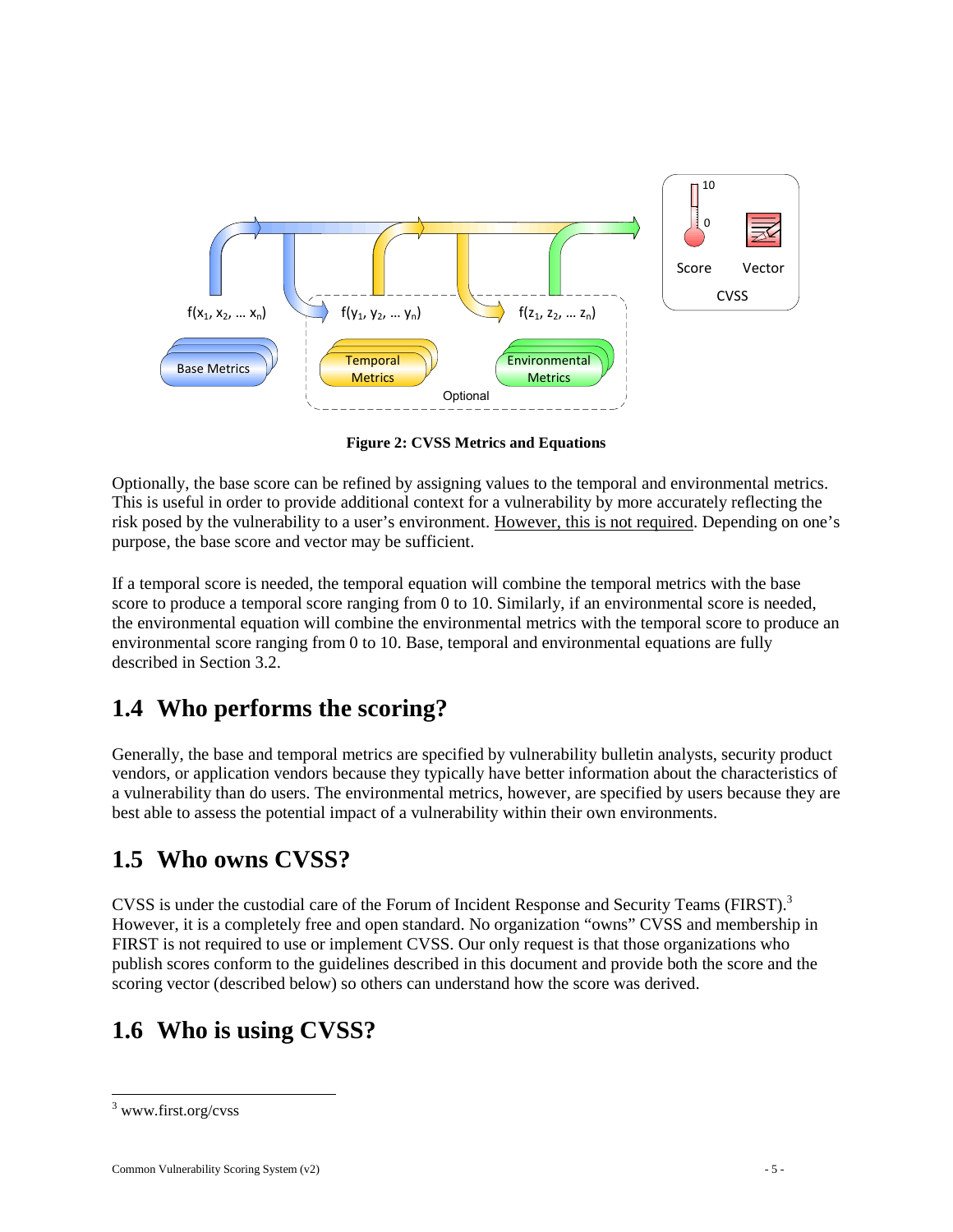Many organizations are using CVSS, and each are finding value in different ways. Below are some examples:

- **Vulnerability Bulletin Providers:** Both non-profit and commercial organizations are publishing CVSS base and temporal scores and vectors in their free vulnerability bulletins. These bulletins offer much information, including the date of discovery, systems affected and links to vendors for patching recommendations.
- **Software Application Vendors:** Software application vendors are providing CVSS base scores and vectors to their customers. This helps them properly communicate the severity of vulnerabilities in their products and helps their customers effectively manage their IT risk.
- **User Organizations:** Many private-sector organizations are using CVSS internally to make informed vulnerability management decisions. They use scanners or monitoring technologies to first locate host and application vulnerabilities. They combine this data with CVSS base, temporal and environmental scores to obtain more contextual risk information and remediate those vulnerabilities that pose the greatest risk to their systems.
- **Vulnerability Scanning and Management:** Vulnerability management organizations scan networks for IT vulnerabilities. They provide CVSS base scores for every vulnerability on each host. User organizations use this critical data stream to more effectively manage their IT infrastructures by reducing outages and protecting against malicious and accidental IT threats.
- **Security (Risk) Management**: Security Risk Management firms use CVSS scores as input to calculating an organization's risk or threat level. These firms use sophisticated applications that often integrate with an organization's network topology, vulnerability data, and asset database to provide their customers with a more informed perspective of their risk level.
- **Researchers**: The open framework of CVSS enables researchers to perform statistical analysis on vulnerabilities and vulnerability properties.

# **1.7 Quick definitions**

Throughout this document the following definitions are used:

- **Vulnerability**: a bug, flaw, weakness, or exposure of an application, system, device, or service that could lead to a failure of confidentiality, integrity, or availability.
- **Threat**: the likelihood or frequency of a harmful event occurring.
- **Risk**: the relative impact that an exploited vulnerability would have to a user's environment.

### **2 Metric Groups 2.1 Base Metrics**

The base metric group captures the characteristics of a vulnerability that are constant with time and across user environments. The Access Vector, Access Complexity, and Authentication metrics capture how the vulnerability is accessed and whether or not extra conditions are required to exploit it. The three impact metrics measure how a vulnerability, if exploited, will directly affect an IT asset, where the impacts are independently defined as the degree of loss of confidentiality, integrity, and availability. For example, a vulnerability could cause a partial loss of integrity and availability, but no loss of confidentiality.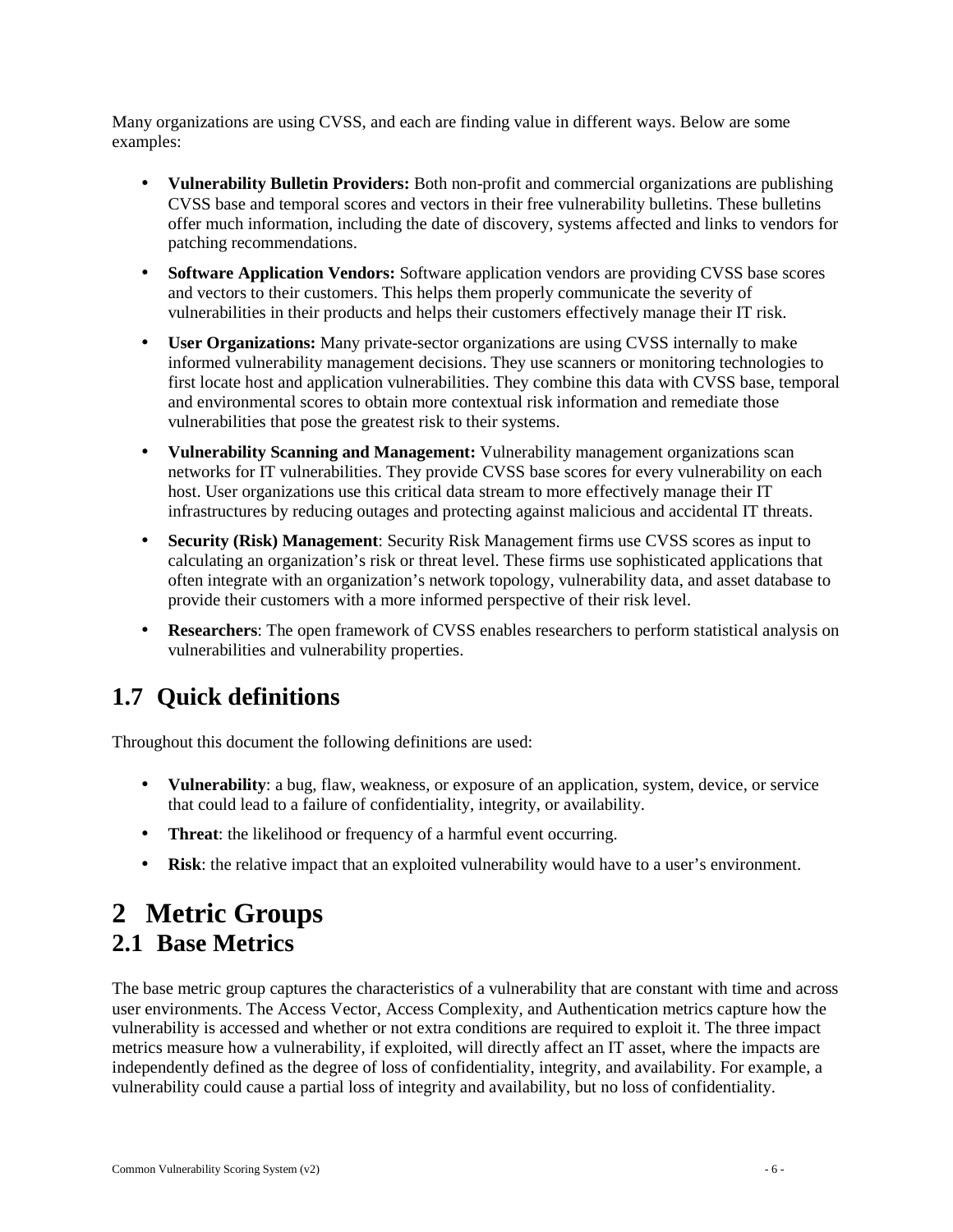#### **2.1.1 Access Vector (AV)**

This metric reflects how the vulnerability is exploited. The possible values for this metric are listed in Table 1. The more remote an attacker can be to attack a host, the greater the vulnerability score.

| <b>Metric</b>              | <b>Description</b>                                                                                                                                                                                                                                                                     |
|----------------------------|----------------------------------------------------------------------------------------------------------------------------------------------------------------------------------------------------------------------------------------------------------------------------------------|
| <b>Value</b>               |                                                                                                                                                                                                                                                                                        |
| Local $(L)$                | A vulnerability exploitable with only <i>local access</i> requires the attacker to have either<br>physical access to the vulnerable system or a local (shell) account. Examples of locally<br>exploitable vulnerabilities are peripheral attacks such as Firewire/USB DMA attacks, and |
|                            | local privilege escalations (e.g., sudo).                                                                                                                                                                                                                                              |
| Adjacent<br>Network<br>(A) | A vulnerability exploitable with <i>adjacent network access</i> requires the attacker to have<br>access to either the broadcast or collision domain of the vulnerable software. Examples of<br>local networks include local IP subnet, Bluetooth, IEEE 802.11, and local Ethernet      |
| <b>Network</b>             | segment.<br>A vulnerability exploitable with <i>network access</i> means the vulnerable software is bound to                                                                                                                                                                           |
| (N)                        | the network stack and the attacker does not require local network access or local access.<br>Such a vulnerability is often termed "remotely exploitable". An example of a network                                                                                                      |
|                            | attack is an RPC buffer overflow.<br>$\mathbf{m}$ is a set of the set of $\mathbf{m}$ is the set of $\mathbf{m}$ is the set of $\mathbf{m}$ is the set of $\mathbf{m}$                                                                                                                 |

 **Table 1: Access Vector Scoring Evaluation** 

#### **2.1.2 Access Complexity (AC)**

This metric measures the complexity of the attack required to exploit the vulnerability once an attacker has gained access to the target system. For example, consider a buffer overflow in an Internet service: once the target system is located, the attacker can launch an exploit at will.

Other vulnerabilities, however, may require additional steps in order to be exploited. For example, a vulnerability in an email client is only exploited after the user downloads and opens a tainted attachment. The possible values for this metric are listed in Table 2. The lower the required complexity, the higher the vulnerability score.

| <b>Metric</b> | <b>Description</b>                                                                                                                                                                 |
|---------------|------------------------------------------------------------------------------------------------------------------------------------------------------------------------------------|
| <b>Value</b>  |                                                                                                                                                                                    |
| High(H)       | Specialized access conditions exist. For example:                                                                                                                                  |
|               | In most configurations, the attacking party must already have elevated privileges or<br>spoof additional systems in addition to the attacking system (e.g., DNS hijacking).        |
|               | The attack depends on social engineering methods that would be easily detected by<br>$\bullet$<br>knowledgeable people. For example, the victim must perform several suspicious or |
|               | atypical actions.                                                                                                                                                                  |
|               | The vulnerable configuration is seen very rarely in practice.<br>$\bullet$                                                                                                         |
|               | If a race condition exists, the window is very narrow.                                                                                                                             |
| Medium        | The access conditions are somewhat specialized; the following are examples:                                                                                                        |
| (M)           | The attacking party is limited to a group of systems or users at some level of<br>authorization, possibly untrusted.                                                               |
|               | Some information must be gathered before a successful attack can be launched.<br>$\bullet$                                                                                         |
|               | The affected configuration is non-default, and is not commonly configured (e.g., a<br>$\bullet$                                                                                    |
|               | vulnerability present when a server performs user account authentication via a<br>specific scheme, but not present for another authentication scheme).                             |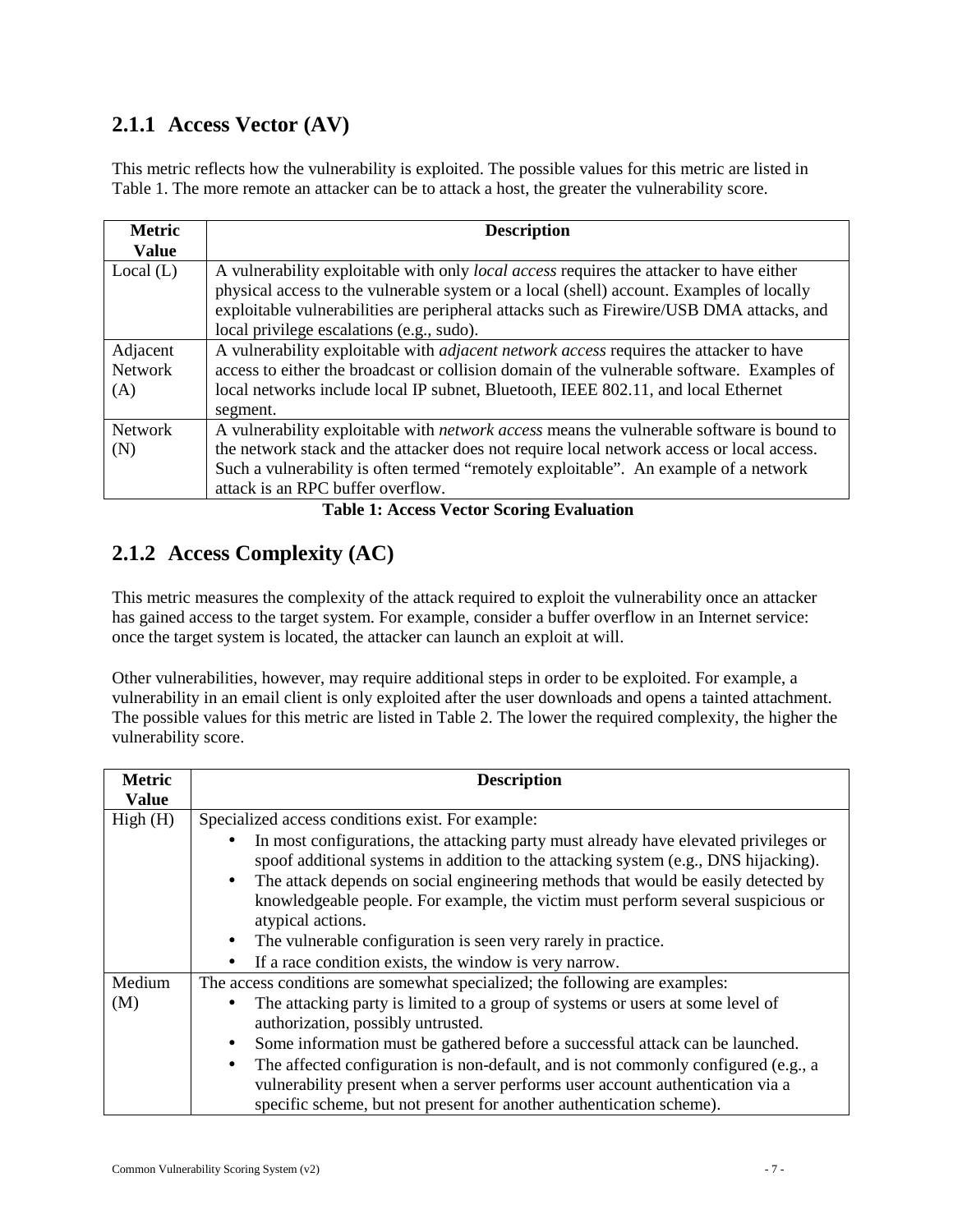|         | The attack requires a small amount of social engineering that might occasionally fool<br>$\bullet$<br>cautious users (e.g., phishing attacks that modify a web browser's status bar to show<br>a false link, having to be on someone's "buddy" list before sending an IM exploit). |
|---------|------------------------------------------------------------------------------------------------------------------------------------------------------------------------------------------------------------------------------------------------------------------------------------|
| Low (L) | Specialized access conditions or extenuating circumstances do not exist. The following are                                                                                                                                                                                         |
|         | examples:                                                                                                                                                                                                                                                                          |
|         | The affected product typically requires access to a wide range of systems and users,                                                                                                                                                                                               |
|         | possibly anonymous and untrusted (e.g., Internet-facing web or mail server).                                                                                                                                                                                                       |
|         | The affected configuration is default or ubiquitous.<br>$\bullet$                                                                                                                                                                                                                  |
|         | The attack can be performed manually and requires little skill or additional<br>$\bullet$                                                                                                                                                                                          |
|         | information gathering.                                                                                                                                                                                                                                                             |
|         | The "race condition" is a lazy one (i.e., it is technically a race but easily winnable).<br>$\bullet$                                                                                                                                                                              |
|         | <b>Table 2: Access Complexity Scoring Evaluation</b>                                                                                                                                                                                                                               |

#### **2.1.3 Authentication (Au)**

This metric measures the number of times an attacker must authenticate to a target in order to exploit a vulnerability. This metric does not gauge the strength or complexity of the authentication process, only that an attacker is required to provide credentials before an exploit may occur. The possible values for this metric are listed in Table 3. The fewer authentication instances that are required, the higher the vulnerability score.

It is important to note that the Authentication metric is different from Access Vector. Here, authentication requirements are considered *once the system has already been accessed*. Specifically, for locally exploitable vulnerabilities, this metric should only be set to "single" or "multiple" if authentication is needed beyond what is required to log into the system. An example of a locally exploitable vulnerability that requires authentication is one affecting a database engine listening on a Unix domain socket (or some other non-network interface). If the user must authenticate as a valid database user in order to exploit the vulnerability, then this metric should be set to "single."

| <b>Metric</b><br><b>Value</b> | <b>Description</b>                                                                              |
|-------------------------------|-------------------------------------------------------------------------------------------------|
| Multiple                      | Exploiting the vulnerability requires that the attacker authenticate two or more times, even if |
| (M)                           | the same credentials are used each time. An example is an attacker authenticating to an         |
|                               | operating system in addition to providing credentials to access an application hosted on that   |
|                               | system.                                                                                         |
| Single $(S)$                  | One instance of authentication is required to access and exploit the vulnerability.             |
| None $(N)$                    | Authentication is not required to access and exploit the vulnerability.                         |
|                               | .                                                                                               |

#### **Table 3: Authentication Scoring Evaluation**

The metric should be applied based on the authentication the attacker requires before launching an attack. For example, if a remote mail server is vulnerable to a command that can be issued before a user authenticates, the metric should be scored as "None" because the attacker can launch the exploit before credentials are required. If the vulnerable command is only available after successful authentication, then the vulnerability should be scored as "Single" or "Multiple," depending on how many instances of authentication must occur before issuing the command.

### **2.1.4 Confidentiality Impact (C)**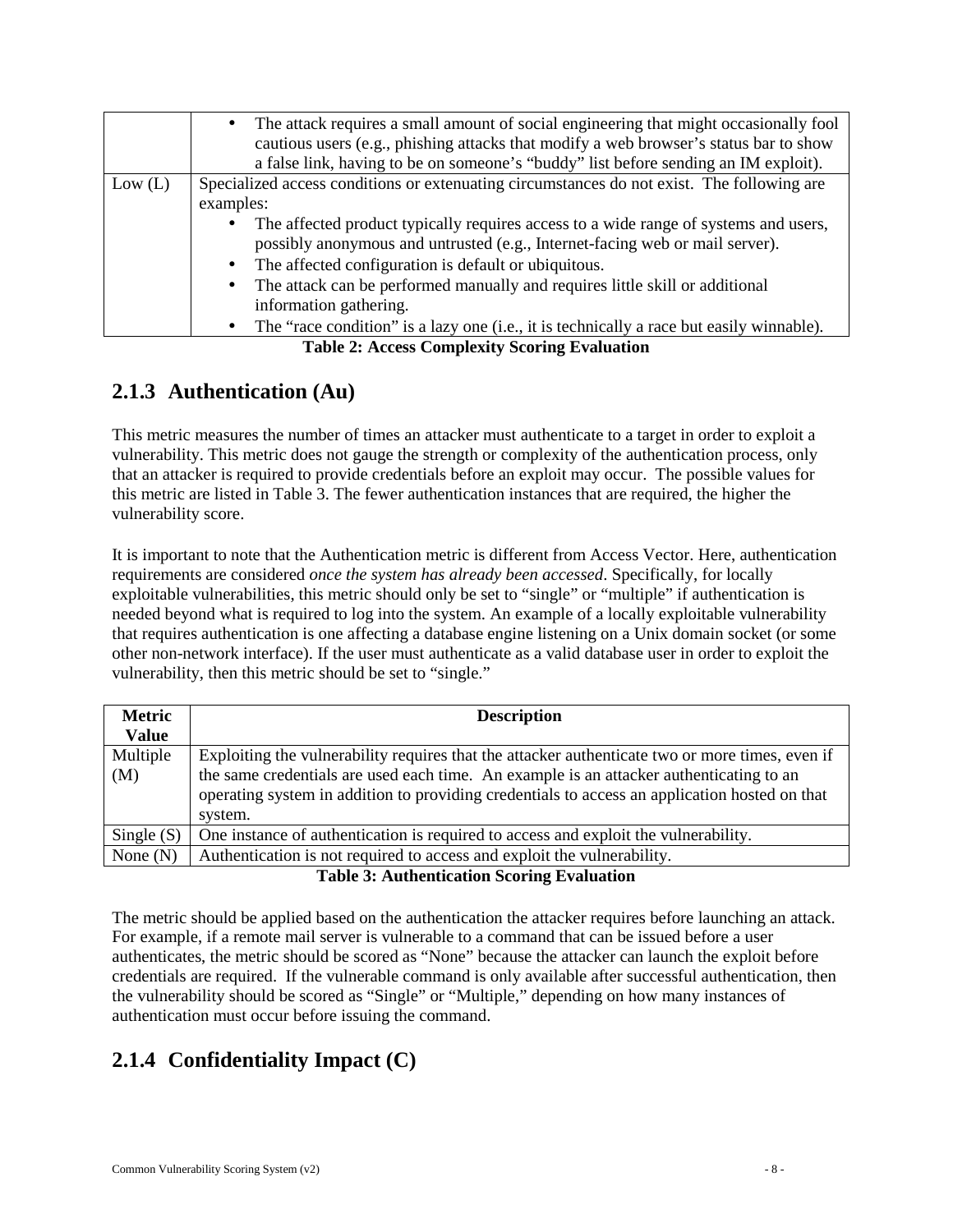This metric measures the impact on confidentiality of a successfully exploited vulnerability. Confidentiality refers to limiting information access and disclosure to only authorized users, as well as preventing access by, or disclosure to, unauthorized ones. The possible values for this metric are listed in Table 4. Increased confidentiality impact increases the vulnerability score.

| <b>Metric Value</b> | <b>Description</b>                                                                                                                                                                                                                                                                      |
|---------------------|-----------------------------------------------------------------------------------------------------------------------------------------------------------------------------------------------------------------------------------------------------------------------------------------|
| None $(N)$          | There is no impact to the confidentiality of the system.                                                                                                                                                                                                                                |
| Partial (P)         | There is considerable informational disclosure. Access to some system files is<br>possible, but the attacker does not have control over what is obtained, or the scope of<br>the loss is constrained. An example is a vulnerability that divulges only certain tables<br>in a database. |
| Complete $(C)$      | There is total information disclosure, resulting in all system files being revealed. The<br>attacker is able to read all of the system's data (memory, files, etc.)                                                                                                                     |

**Table 4: Confidentiality Impact Scoring Evaluation** 

### **2.1.5 Integrity Impact (I)**

This metric measures the impact to integrity of a successfully exploited vulnerability. Integrity refers to the trustworthiness and guaranteed veracity of information. The possible values for this metric are listed in Table 5. Increased integrity impact increases the vulnerability score.

| <b>Description</b>                                                                      |
|-----------------------------------------------------------------------------------------|
| There is no impact to the integrity of the system.                                      |
| Modification of some system files or information is possible, but the attacker does not |
| have control over what can be modified, or the scope of what the attacker can affect is |
| limited. For example, system or application files may be overwritten or modified, but   |
| either the attacker has no control over which files are affected or the attacker can    |
| modify files within only a limited context or scope.                                    |
| There is a total compromise of system integrity. There is a complete loss of system     |
| protection, resulting in the entire system being compromised. The attacker is able to   |
| modify any files on the target system.                                                  |
|                                                                                         |

#### **Table 5: Integrity Impact Scoring Evaluation**

#### **2.1.6 Availability Impact (A)**

This metric measures the impact to availability of a successfully exploited vulnerability. Availability refers to the accessibility of information resources. Attacks that consume network bandwidth, processor cycles, or disk space all impact the availability of a system. The possible values for this metric are listed in Table 6. Increased availability impact increases the vulnerability score.

| <b>Metric Value</b> | <b>Description</b>                                                                                                                                                                                       |
|---------------------|----------------------------------------------------------------------------------------------------------------------------------------------------------------------------------------------------------|
| None $(N)$          | There is no impact to the availability of the system.                                                                                                                                                    |
| Partial (P)         | There is reduced performance or interruptions in resource availability. An example is<br>a network-based flood attack that permits a limited number of successful connections<br>to an Internet service. |
| Complete $(C)$      | There is a total shutdown of the affected resource. The attacker can render the<br>resource completely unavailable.                                                                                      |

#### **Table 6: Availability Impact Scoring Evaluation**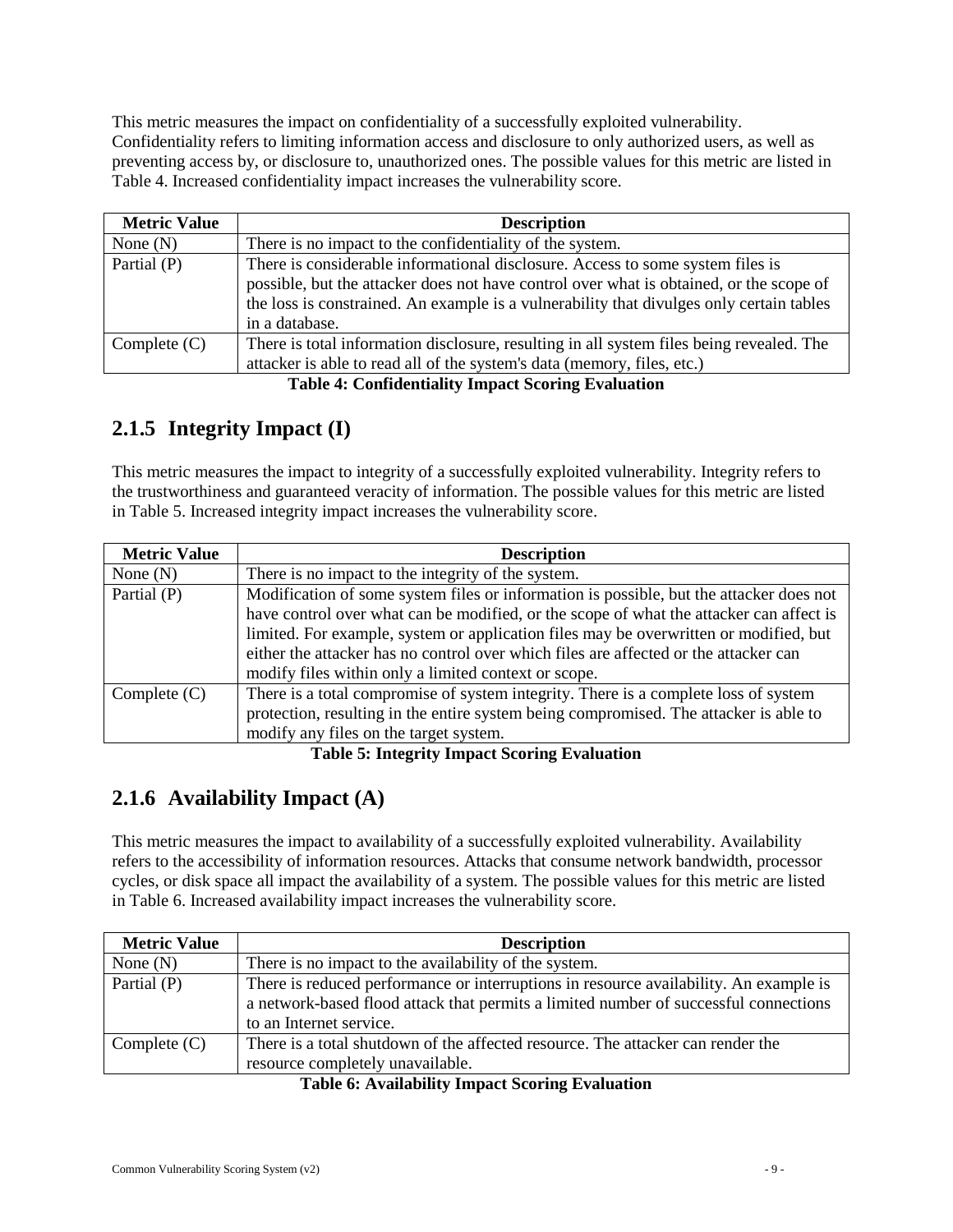# **2.2 Temporal Metrics**

The threat posed by a vulnerability may change over time. Three such factors that CVSS captures are: confirmation of the technical details of a vulnerability, the remediation status of the vulnerability, and the availability of exploit code or techniques. Since temporal metrics are optional they each include a metric value that has no effect on the score. This value is used when the user feels the particular metric does not apply and wishes to "skip over" it.

#### **2.2.1 Exploitability (E)**

This metric measures the current state of exploit techniques or code availability. Public availability of easy-to-use exploit code increases the number of potential attackers by including those who are unskilled, thereby increasing the severity of the vulnerability.

Initially, real-world exploitation may only be theoretical. Publication of proof of concept code, functional exploit code, or sufficient technical details necessary to exploit the vulnerability may follow. Furthermore, the exploit code available may progress from a proof-of-concept demonstration to exploit code that is successful in exploiting the vulnerability consistently. In severe cases, it may be delivered as the payload of a network-based worm or virus. The possible values for this metric are listed in Table 7. The more easily a vulnerability can be exploited, the higher the vulnerability score.

| <b>Description</b>                                                                      |
|-----------------------------------------------------------------------------------------|
| No exploit code is available, or an exploit is entirely theoretical.                    |
| Proof-of-concept exploit code or an attack demonstration that is not practical for most |
| systems is available. The code or technique is not functional in all situations and may |
| require substantial modification by a skilled attacker.                                 |
| Functional exploit code is available. The code works in most situations where the       |
| vulnerability exists.                                                                   |
| Either the vulnerability is exploitable by functional mobile autonomous code, or no     |
| exploit is required (manual trigger) and details are widely available. The code works   |
| in every situation, or is actively being delivered via a mobile autonomous agent (such  |
| as a worm or virus).                                                                    |
| Assigning this value to the metric will not influence the score. It is a signal to the  |
| equation to skip this metric.                                                           |
|                                                                                         |

#### **Table 7: Exploitability Scoring Evaluation**

#### **2.2.2 Remediation Level (RL)**

The remediation level of a vulnerability is an important factor for prioritization. The typical vulnerability is unpatched when initially published. Workarounds or hotfixes may offer interim remediation until an official patch or upgrade is issued. Each of these respective stages adjusts the temporal score downwards, reflecting the decreasing urgency as remediation becomes final. The possible values for this metric are listed in Table 8. The less official and permanent a fix, the higher the vulnerability score is.

| <b>Metric Value</b> | <b>Description</b>                                                                       |
|---------------------|------------------------------------------------------------------------------------------|
| <b>Official Fix</b> | A complete vendor solution is available. Either the vendor has issued an official patch, |
| (OF)                | or an upgrade is available.                                                              |
| Temporary Fix       | There is an official but temporary fix available. This includes instances where the      |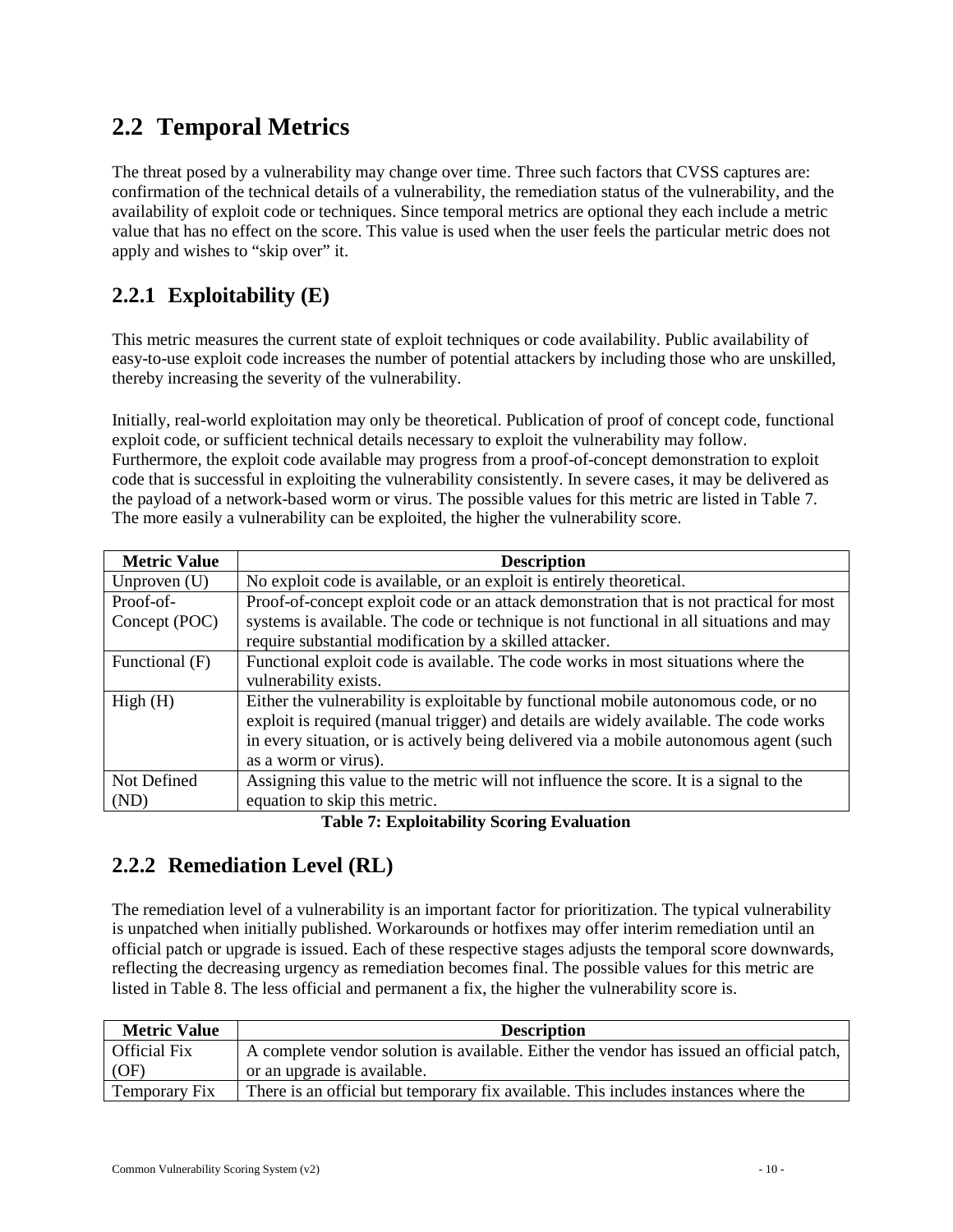| (TF)            | vendor issues a temporary hotfix, tool, or workaround.                                  |
|-----------------|-----------------------------------------------------------------------------------------|
| Workaround      | There is an unofficial, non-vendor solution available. In some cases, users of the      |
| (W)             | affected technology will create a patch of their own or provide steps to work around or |
|                 | otherwise mitigate the vulnerability.                                                   |
| Unavailable (U) | There is either no solution available or it is impossible to apply.                     |
| Not Defined     | Assigning this value to the metric will not influence the score. It is a signal to the  |
| (ND)            | equation to skip this metric.                                                           |

**Table 8: Remediation Level Scoring Evaluation** 

### **2.2.3 Report Confidence (RC)**

This metric measures the degree of confidence in the existence of the vulnerability and the credibility of the known technical details. Sometimes, only the existence of vulnerabilities are publicized, but without specific details. The vulnerability may later be corroborated and then confirmed through acknowledgement by the author or vendor of the affected technology. The urgency of a vulnerability is higher when a vulnerability is known to exist with certainty. This metric also suggests the level of technical knowledge available to would-be attackers. The possible values for this metric are listed in Table 9. The more a vulnerability is validated by the vendor or other reputable sources, the higher the score.

| <b>Metric Value</b> | <b>Description</b>                                                                      |
|---------------------|-----------------------------------------------------------------------------------------|
| Unconfirmed         | There is a single unconfirmed source or possibly multiple conflicting reports. There is |
| (UC)                | little confidence in the validity of the reports. An example is a rumor that surfaces   |
|                     | from the hacker underground.                                                            |
| Uncorroborated      | There are multiple non-official sources, possibly including independent security        |
| (UR)                | companies or research organizations. At this point there may be conflicting technical   |
|                     | details or some other lingering ambiguity.                                              |
| Confirmed $(C)$     | The vulnerability has been acknowledged by the vendor or author of the affected         |
|                     | technology. The vulnerability may also be "Confirmed" when its existence is             |
|                     | confirmed from an external event such as publication of functional or proof-of-         |
|                     | concept exploit code or widespread exploitation.                                        |
| Not Defined         | Assigning this value to the metric will not influence the score. It is a signal to the  |
| (ND)                | equation to skip this metric.                                                           |

**Table 9: Report Confidence Scoring Evaluation** 

# **2.3 Environmental Metrics**

Different environments can have an immense bearing on the risk that a vulnerability poses to an organization and its stakeholders. The CVSS environmental metric group captures the characteristics of a vulnerability that are associated with a user's IT environment. Since environmental metrics are optional they each include a metric value that has no effect on the score. This value is used when the user feels the particular metric does not apply and wishes to "skip over" it.

### **2.3.1 Collateral Damage Potential (CDP)**

This metric measures the potential for loss of life or physical assets through damage or theft of property or equipment. The metric may also measure economic loss of productivity or revenue. The possible values for this metric are listed in Table 10. Naturally, the greater the damage potential, the higher the vulnerability score.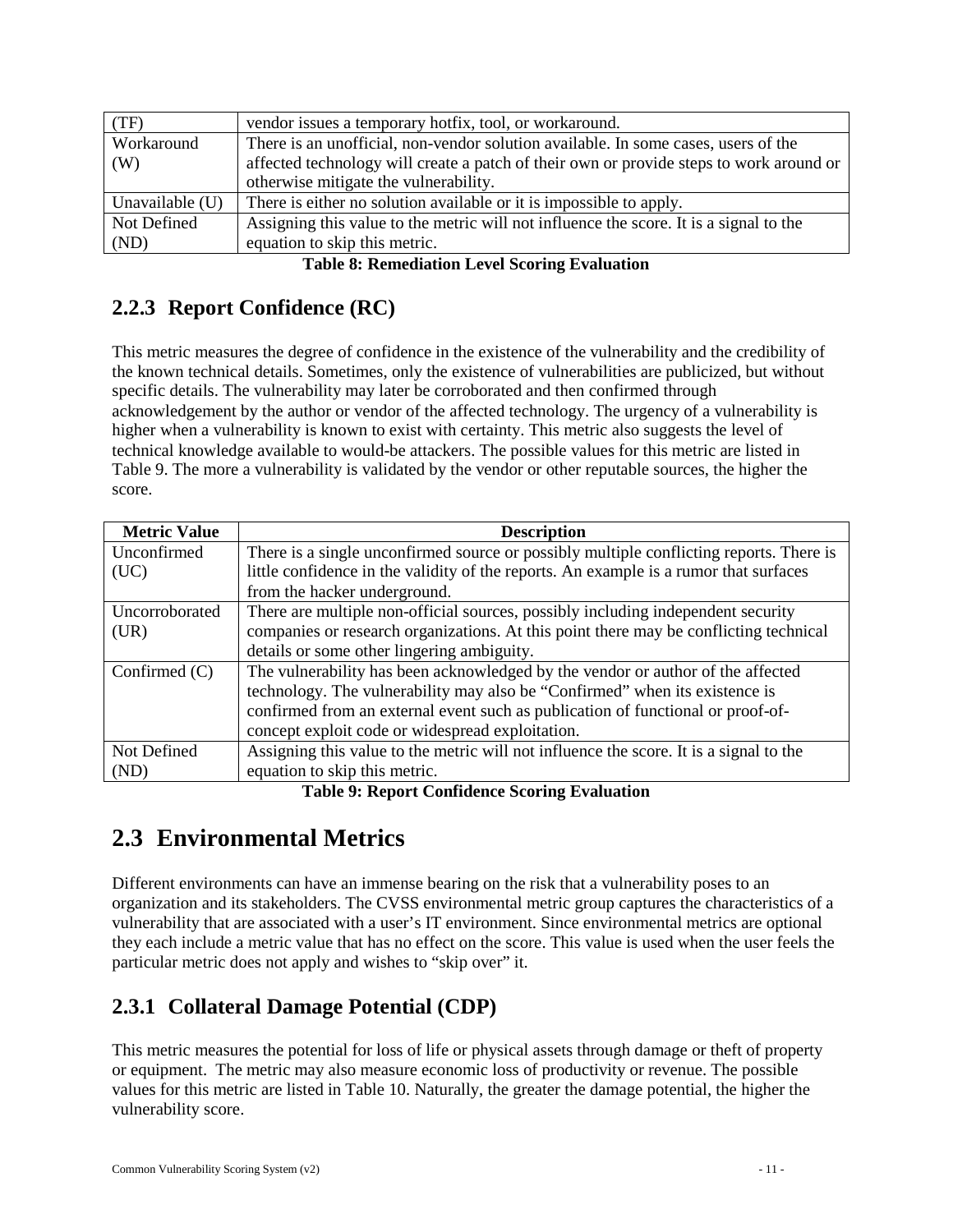| <b>Metric Value</b>                                      | <b>Description</b>                                                                        |  |
|----------------------------------------------------------|-------------------------------------------------------------------------------------------|--|
| None $(N)$                                               | There is no potential for loss of life, physical assets, productivity or revenue.         |  |
| Low (L)                                                  | A successful exploit of this vulnerability may result in slight physical or property      |  |
|                                                          | damage. Or, there may be a slight loss of revenue or productivity to the organization.    |  |
| Low-Medium                                               | A successful exploit of this vulnerability may result in moderate physical or property    |  |
| (LM)                                                     | damage. Or, there may be a moderate loss of revenue or productivity to the                |  |
|                                                          | organization.                                                                             |  |
| Medium-High                                              | A successful exploit of this vulnerability may result in significant physical or property |  |
| (MH)                                                     | damage or loss. Or, there may be a significant loss of revenue or productivity.           |  |
| High(H)                                                  | A successful exploit of this vulnerability may result in catastrophic physical or         |  |
|                                                          | property damage and loss. Or, there may be a catastrophic loss of revenue or              |  |
|                                                          | productivity.                                                                             |  |
| Not Defined                                              | Assigning this value to the metric will not influence the score. It is a signal to the    |  |
| (ND)                                                     | equation to skip this metric.                                                             |  |
| Table 10: Collateral Damage Potential Scoring Evaluation |                                                                                           |  |

**Table 10: Collateral Damage Potential Scoring Evaluation** 

Clearly, each organization must determine for themselves the precise meaning of "slight, moderate, significant, and catastrophic."

### **2.3.2 Target Distribution (TD)**

This metric measures the proportion of vulnerable systems. It is meant as an environment-specific indicator in order to approximate the percentage of systems that could be affected by the vulnerability. The possible values for this metric are listed in Table 11. The greater the proportion of vulnerable systems, the higher the score.

| <b>Metric Value</b> | <b>Description</b>                                                                      |
|---------------------|-----------------------------------------------------------------------------------------|
| None $(N)$          | No target systems exist, or targets are so highly specialized that they only exist in a |
|                     | laboratory setting. Effectively 0% of the environment is at risk.                       |
| Low (L)             | Targets exist inside the environment, but on a small scale. Between 1% - 25% of the     |
|                     | total environment is at risk.                                                           |
| Medium $(M)$        | Targets exist inside the environment, but on a medium scale. Between 26% - 75% of       |
|                     | the total environment is at risk.                                                       |
| High(H)             | Targets exist inside the environment on a considerable scale. Between 76% - 100% of     |
|                     | the total environment is considered at risk.                                            |
| Not Defined         | Assigning this value to the metric will not influence the score. It is a signal to the  |
| (ND)                | equation to skip this metric.                                                           |

**Table 11: Target Distribution Scoring Evaluation** 

#### **2.3.3 Security Requirements (CR, IR, AR)**

These metrics enable the analyst to customize the CVSS score depending on the importance of the affected IT asset to a user's organization, measured in terms of confidentiality, integrity, and availability, That is, if an IT asset supports a business function for which availability is most important, the analyst can assign a greater value to availability, relative to confidentiality and integrity. Each security requirement has three possible values: "low," "medium," or "high."

The full effect on the environmental score is determined by the corresponding base impact metrics. That is, these metrics modify the environmental score by reweighting the (base) confidentiality, integrity, and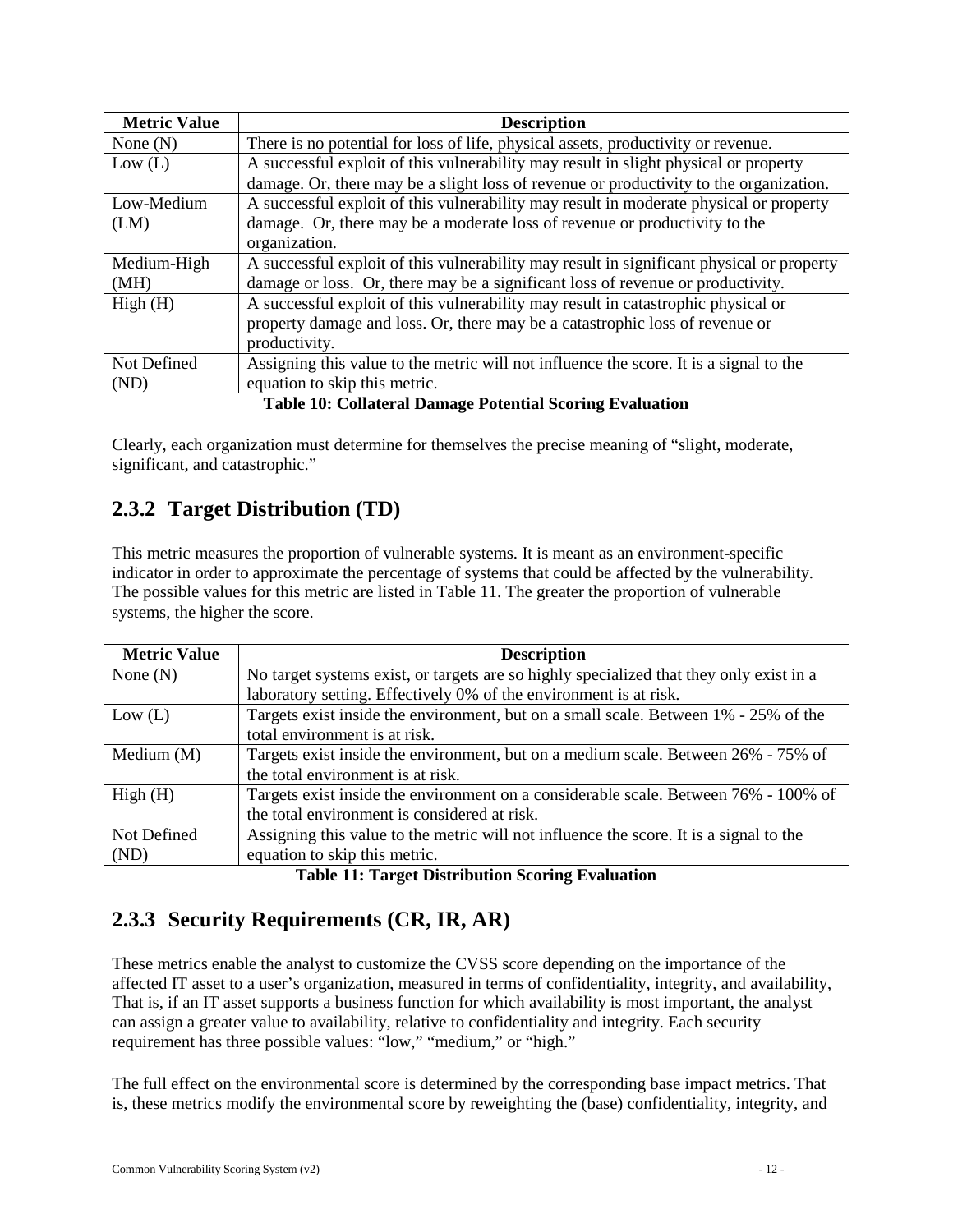availability impact metrics.<sup>4</sup> For example, the confidentiality impact (C) metric has *increased* weight if the confidentiality requirement (CR) is "high." Likewise, the confidentiality impact metric has *decreased* weight if the confidentiality requirement is "low." The confidentiality impact metric weighting is neutral if the confidentiality requirement is "medium." This same logic is applied to the integrity and availability requirements.

Note that the confidentiality requirement will not affect the environmental score if the (base) confidentiality impact is set to "none." Also, increasing the confidentiality requirement from "medium" to "high" will not change the environmental score when the (base) impact metrics are set to "complete." This is because the impact sub score (part of the base score that calculates impact) is already at a maximum value of 10.

The possible values for the security requirements are listed in Table 12. For brevity, the same table is used for all three metrics. The greater the security requirement, the higher the score (remember that "medium" is considered the default). These metrics will modify the score as much as plus or minus 2.5.

| <b>Metric Value</b> | <b>Description</b>                                                                       |
|---------------------|------------------------------------------------------------------------------------------|
| Low (L)             | Loss of [confidentiality   integrity   availability] is likely to have only a limited    |
|                     | adverse effect on the organization or individuals associated with the organization       |
|                     | (e.g., employees, customers).                                                            |
| Medium $(M)$        | Loss of [confidentiality   integrity   availability] is likely to have a serious adverse |
|                     | effect on the organization or individuals associated with the organization (e.g.,        |
|                     | employees, customers).                                                                   |
| High(H)             | Loss of [confidentiality   integrity   availability] is likely to have a catastrophic    |
|                     | adverse effect on the organization or individuals associated with the organization       |
|                     | (e.g., employees, customers).                                                            |
| Not Defined         | Assigning this value to the metric will not influence the score. It is a signal to the   |
| (ND)                | equation to skip this metric.                                                            |

#### **Table 12: Security Requirements Scoring Evaluation**

In many organizations, IT resources are labeled with criticality ratings based on network location, business function, and potential for loss of revenue or life. For example, the U.S. government assigns every unclassified IT asset to a grouping of assets called a System. Every System must be assigned three "potential impact" ratings to show the potential impact on the organization if the System is compromised according to three security objectives: confidentiality, integrity, and availability. Thus, every unclassified IT asset in the U.S. government has a potential impact rating of low, moderate, or high with respect to the security objectives of confidentiality, integrity, and availability. This rating system is described within Federal Information Processing Standards (FIPS) 199.<sup>5</sup> CVSS follows this general model of FIPS 199, but does not require organizations to use any particular system for assigning the low, medium, and high impact ratings.

# **2.4 Base, Temporal, Environmental Vectors**

Each metric in the vector consists of the abbreviated metric name, followed by a ":" (colon), then the abbreviated metric value. The vector lists these metrics in a predetermined order, using the "/" (slash) character to separate the metrics. If a temporal or environmental metric is not to be used, it is given a

The all that the base confidentiality, integrity and availability impact metrics, themselves, are not changed.

<sup>5</sup> http://csrc.nist.gov/publications/fips/fips199/FIPS-PUB-199-final.pdf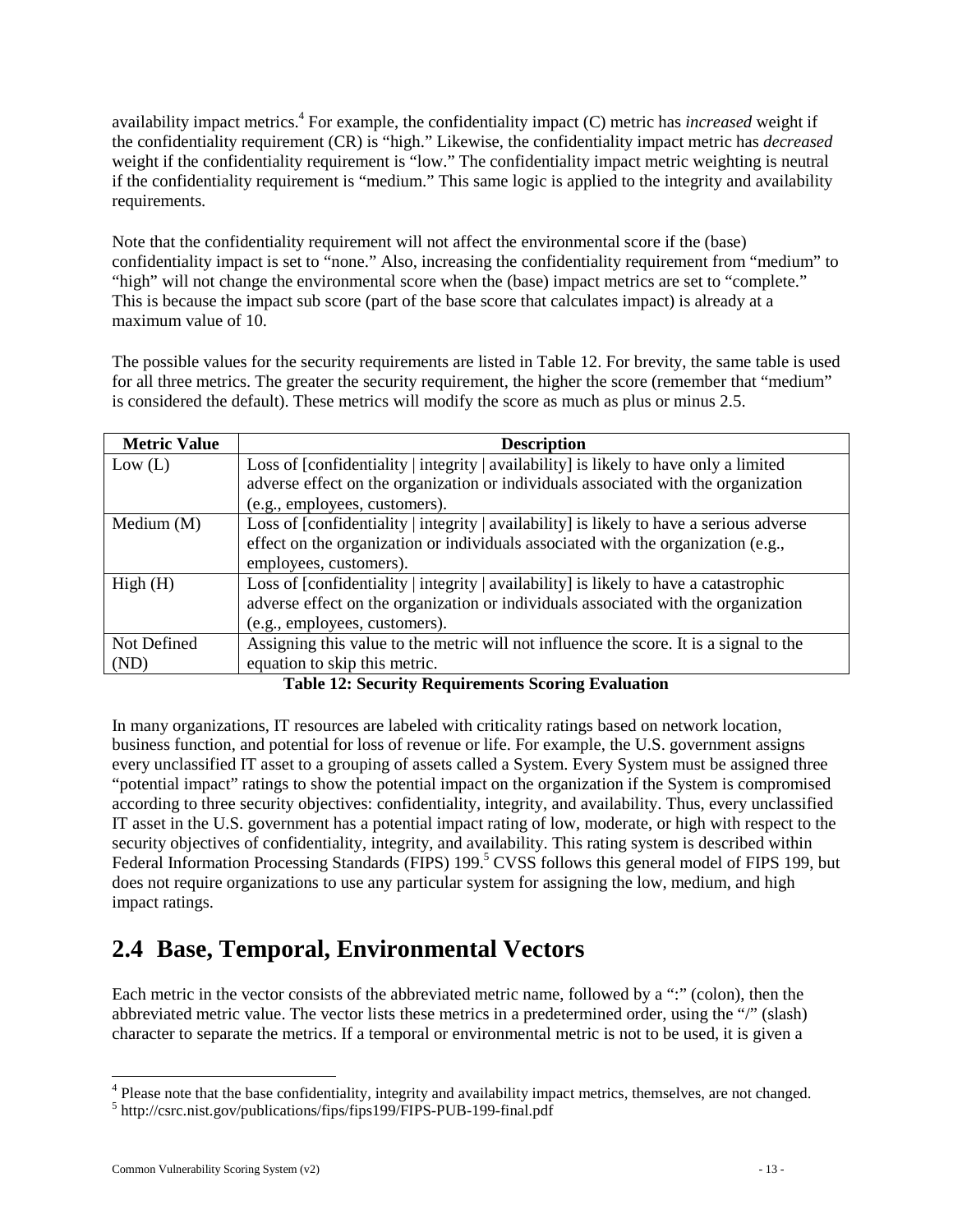value of "ND" (not defined). The base, temporal, and environmental vectors are shown below in Table 13.

| <b>Metric Group</b>                                       | Vector                                                              |  |
|-----------------------------------------------------------|---------------------------------------------------------------------|--|
| Base                                                      | $AV:[L,A,N]/AC:[H,M,L]/Au:[M,S,N]/C:[N,P,C]/I:[N,P,C]/A:[N,P,C]$    |  |
| Temporal                                                  | E:[U,POC,F,H,ND]/RL:[OF,TF,W,U,ND]/RC:[UC,UR,C,ND]                  |  |
|                                                           | Environmental   CDP:[N,L,LM,MH,H,ND]/TD:[N,L,M,H,ND]/CR:[L,M,H,ND]/ |  |
|                                                           | IR:[L,M,H,ND]/AR:[L,M,H,ND]                                         |  |
| <b>Table 13: Base, Temporal and Environmental Vectors</b> |                                                                     |  |

For example, a vulnerability with base metric values of "Access Vector: Low, Access Complexity: Medium, Authentication: None, Confidentiality Impact: None, Integrity Impact: Partial, Availability Impact: Complete" would have the following base vector: "AV:L/AC:M/Au:N/C:N/I:P/A:C."

# **3 Scoring 3.1 Guidelines**

Below are guidelines that should help analysts when scoring vulnerabilities.

### **3.1.1 General**

SCORING TIP #1: Vulnerability scoring should not take into account any interaction with other vulnerabilities. That is, each vulnerability should be scored independently.

SCORING TIP #2: When scoring a vulnerability, consider the direct impact to the target host only. For example, consider a cross-site scripting vulnerability: the impact to a user's system could be much greater than the impact to the target host. However, this is an indirect impact. Cross-site scripting vulnerabilities should be scored with no impact to confidentiality or availability, and partial impact to integrity.

SCORING TIP #3: Many applications, such as Web servers, can be run with different privileges, and scoring the impact involves making an assumption as to what privileges are used. Therefore, vulnerabilities should be scored according to the privileges most commonly used. This may not necessarily reflect security best practices, especially for client applications which are often run with rootlevel privileges. When uncertain as to which privileges are most common, scoring analysts should assume a default configuration.

SCORING TIP #4: When scoring the impact of a vulnerability that has multiple exploitation methods (attack vectors), the analyst should choose the exploitation method that causes the greatest impact, rather than the method which is most common, or easiest to perform. For example, if functional exploit code exists for one platform but not another, then Exploitability should be set to "Functional". If two separate variants of a product are in parallel development (e.g. PHP 4.x and PHP 5.x), and a fix exists for one variant but not another, then the Remediation Level should be set to "Unavailable".

#### **3.1.2 Base Metrics**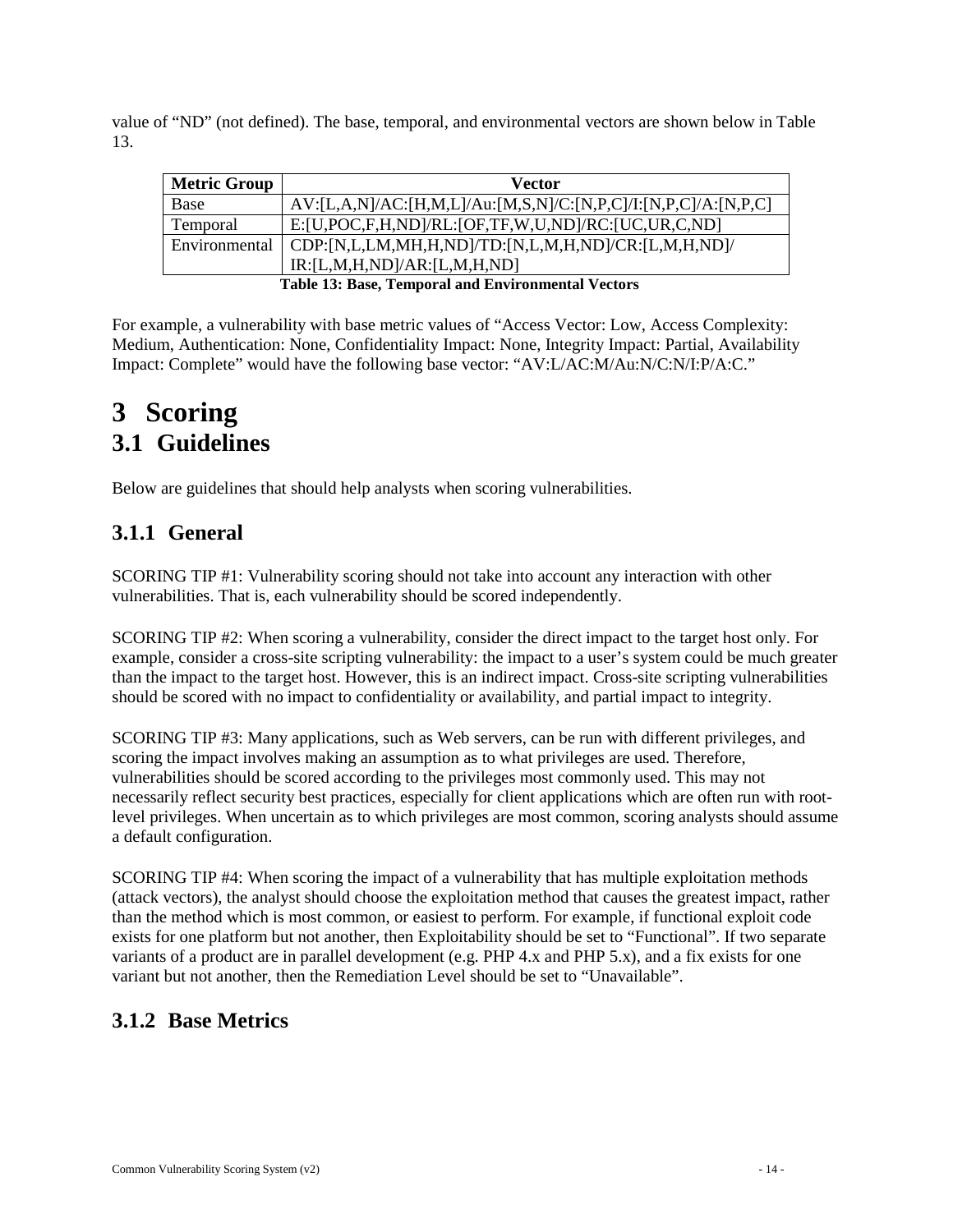#### **3.1.2.1 Access Vector**

SCORING TIP #5: When a vulnerability can be exploited both locally and from the network, the "Network" value should be chosen. When a vulnerability can be exploited both locally and from adjacent networks, but not from remote networks, the "Adjacent Network" value should be chosen. When a vulnerability can be exploited from the adjacent network and remote networks, the "Network" value should be chosen.

SCORING TIP #6: Many client applications and utilities have local vulnerabilities that can be exploited remotely either through user-complicit actions or via automated processing. For example, decompression utilities and virus scanners automatically scan incoming email messages. Also, helper applications (office suites, image viewers, media players, etc.) are exploited when malicious files are exchanged via e-mail or downloaded from web sites. Therefore, analysts should score the Access Vector of these vulnerabilities as "Network".

#### **3.1.2.2 Authentication**

SCORING TIP #7: If the vulnerability exists in an authentication scheme itself (e.g., PAM, Kerberos) or an anonymous service (e.g., public FTP server), the metric should be scored as "None" because the attacker can exploit the vulnerability without supplying valid credentials. Presence of a default user account may be considered as "Single" or "Multiple" Authentication (as appropriate), but may have Exploitability of "High" if the credentials are publicized.

#### **3.1.2.3 Confidentiality, Integrity, Availability Impacts**

SCORING TIP #8: Vulnerabilities that give root-level access should be scored with complete loss of confidentiality, integrity, and availability, while vulnerabilities that give user-level access should be scored with only partial loss of confidentiality, integrity, and availability. For example, an integrity violation that allows an attacker to modify an operating system password file should be scored with complete impact of confidentiality, integrity, and availability.

SCORING TIP #9: Vulnerabilities with a partial or complete loss of integrity can also cause an impact to availability. For example, an attacker who is able to modify records can probably also delete them.

# **3.2 Equations**

Scoring equations and algorithms for the base, temporal and environmental metric groups are described below. Further discussion of the origin and testing of these equations is available at www.first.org/cvss.

#### **3.2.1 Base Equation**

The base equation is the foundation of CVSS scoring. The base equation is:

BaseScore<sup>6</sup> = round to 1 decimal(((0.6\*Impact)+(0.4\*Exploitability)–1.5)\*f(Impact))

 $Import = 10.41*(1-(1-ConfImport)*(1-IntegImport)*(1-AvailImport))$ 

Exploitability = 20\* AccessVector\*AccessComplexity\*Authentication

<u>.</u>

<sup>6</sup> This is formula version 2.10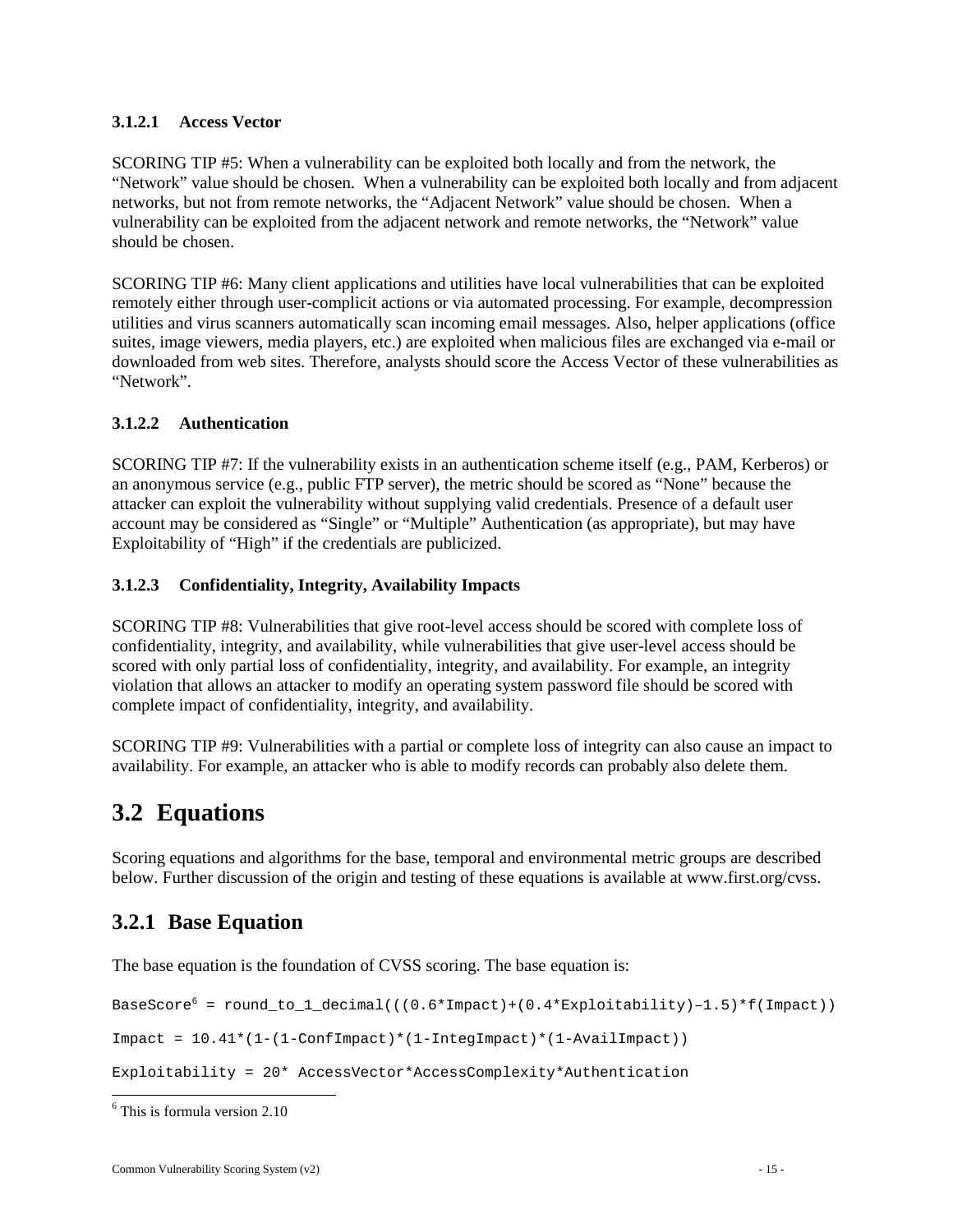```
f(impact)= 0 if Impact=0, 1.176 otherwise 
AccessVector = case AccessVector of 
                       requires local access: 0.395 
                       adjacent network accessible: 0.646 
                       network accessible: 1.0 
AccessComplexity = case AccessComplexity of 
                       high: 0.35 
                       medium: 0.61 
                       low: 0.71 
Authentication = case Authentication of 
                       requires multiple instances of authentication: 0.45 
                       requires single instance of authentication: 0.56 
                       requires no authentication: 0.704 
ConfImpact = case ConfidentialityImpact of
                      none: 0.0 
                       partial: 0.275 
                       complete: 0.660 
IntegImpact = case IntegrityImpact of
                     none: 0.0<br>partial: 0.275
                      partial:
                       complete: 0.660 
AvailImpact = case AvailabilityImpact of
none: 0.0
                       partial: 0.275 
                       complete: 0.660
```
#### **3.2.2 Temporal Equation**

If employed, the temporal equation will combine the temporal metrics with the base score to produce a temporal score ranging from 0 to 10. Further, the temporal score will produce a temporal score no higher than the base score, and no less than 33% lower than the base score. The temporal equation is:

```
TemporalScore = round_to_1_decimal(BaseScore*Exploitability 
               *RemediationLevel*ReportConfidence)
Exploitability = case Exploitability of 
                     unproven: 0.85<br>proof-of-concept: 0.9
                      proof-of-concept: 0.9 
                      functional: 0.95 
 high: 1.00 
                      not defined: 1.00 
RemediationLevel = case RemediationLevel of 
                      official-fix: 0.87 
                      temporary-fix: 0.90 
                      workaround: 0.95 
                     unavailable: 1.00
                     not defined: 1.00 
ReportConfidence = case ReportConfidence of 
                      unconfirmed: 0.90
```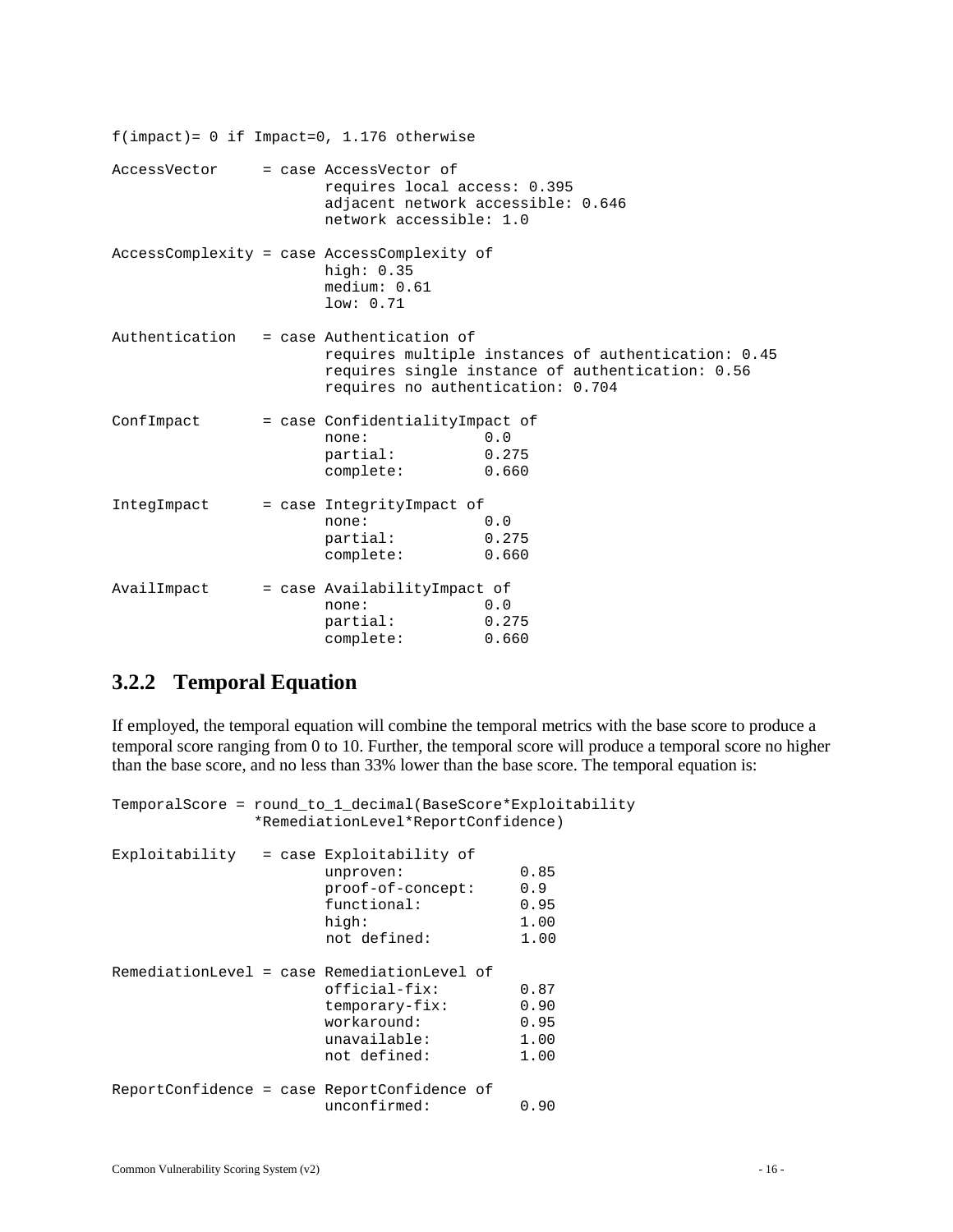| uncorroborated: | 0.95 |
|-----------------|------|
| confirmed:      | 1.00 |
| not defined:    | 1.00 |

#### **3.2.3 Environmental Equation**

If employed, the environmental equation will combine the environmental metrics with the temporal score to produce an environmental score ranging from 0 to 10. Further, this equation will produce a score no higher than the temporal score. The environmental equation is:

```
EnvironmentalScore = round_to_1_decimal((AdjustedTemporal+ 
(10-AdjustedTemporal)*CollateralDamagePotential)*TargetDistribution) 
AdjustedTemporal = TemporalScore recomputed with the BaseScore's Impact sub-
equation replaced with the AdjustedImpact equation 
AdjustedImpact = min(10,10.41*(1-(1-ConfImpact*ConfReq)*(1-IntegImpact*IntegReq) 
            *(1-AvailImpact*AvailReq))) 
CollateralDamagePotential = case CollateralDamagePotential of 
 none: 0
 low: 0.1 
                      low-medium: 0.3<br>medium-high: 0.4
                       medium-high: 0.4 
 high: 0.5 
                       not defined: 0
TargetDistribution = case TargetDistribution of 
 none: 0
 low: 0.25 
                       medium: 0.75 
 high: 1.00 
                      not defined: 1.00 
ConfReq = case ConfReq of
 low: 0.5 
                 medium: 1.0 
                 high: 1.51 
                 not defined: 1.0 
IntegReq = case IntegReq of
 low: 0.5 
                 medium: 1.0 
 high: 1.51 
                not defined: 1.0 
AvailReq = case AvailReq of
 low: 0.5 
                 medium: 1.0 
                high: 1.51 
                 not defined: 1.0
```
### **3.3 Examples**

Below, we provide examples of how CVSS is used for three different vulnerabilities.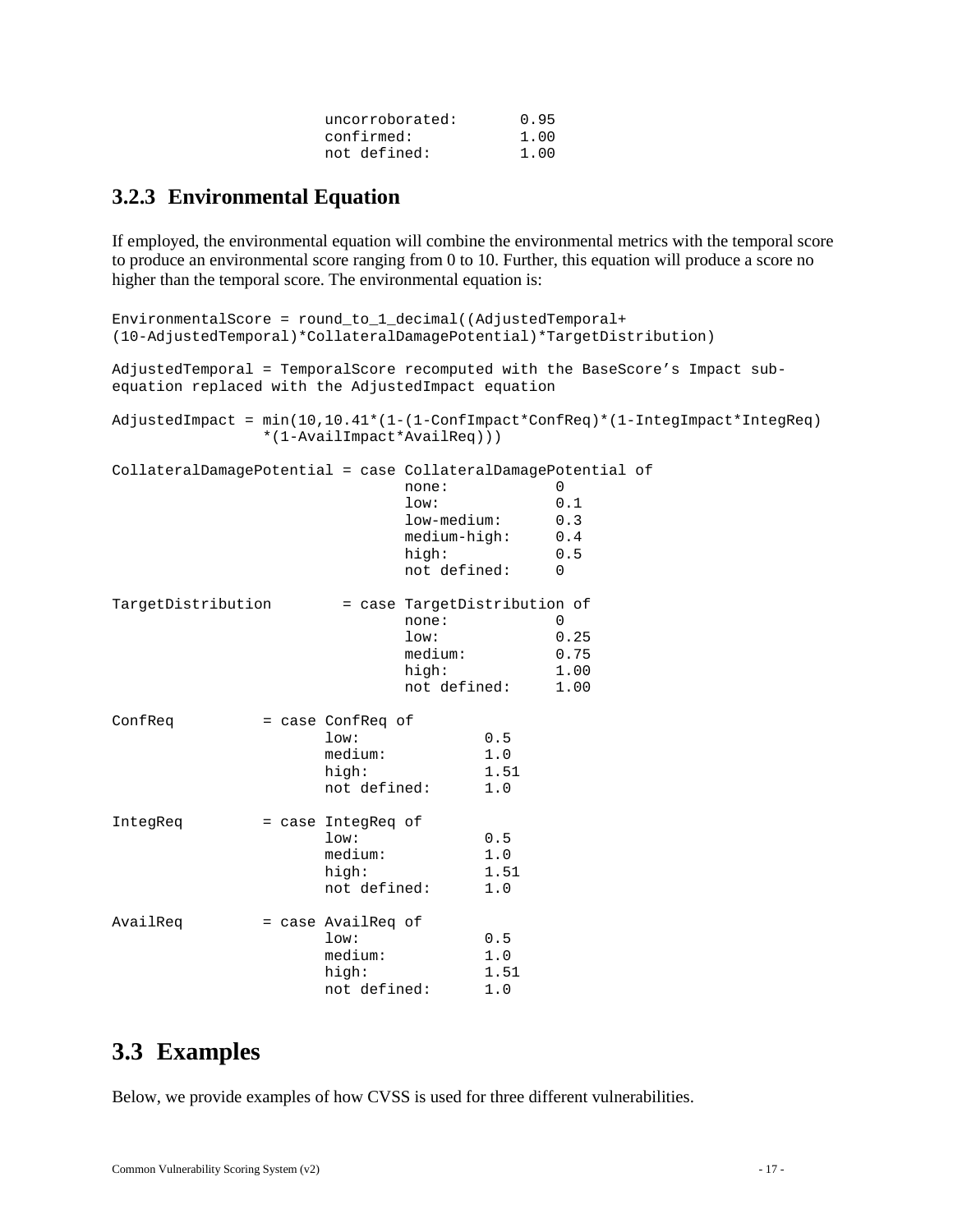#### **3.3.1 CVE-2002-0392**

Consider CVE-2002-0392: Apache Chunked-Encoding Memory Corruption Vulnerability. In June 2002, a vulnerability was discovered in the means by which the Apache web server handles requests encoded using chunked encoding. The Apache Foundation reported that a successful exploit can lead to denial of service in some cases, and in others, the execution of arbitrary code with the privileges of the web server.

Since the vulnerability can be exploited remotely, the Access Vector is "Network". The Access Complexity is "Low" because no additional circumstances need to exist for this exploit to be successful; the attacker need only craft a proper exploit message to the Apache web listener. No authentication is required to trigger the vulnerability (any Internet user can connect to the web server), so the Authentication metric is "None".

Since the vulnerability can be exploited using multiple methods with different outcomes, scores need to be generated for each method and the highest used.

If the vulnerability is exploited to execute arbitrary code with the permissions of the web server, thereby altering web content and possibly viewing local user or configuration information (including connection settings and passwords to back-end databases), the Confidentiality and Integrity Impact metrics are set to "Partial". Together, these metrics result in a base score of 6.4.

If the vulnerability is exploited to cause a denial of service, the Availability Impact is set to "Complete". Together, the metrics produce a base score of 7.8. Since this is the highest possible base score of the exploitation options, it is used as the base score.

The base vector for this vulnerability is therefore: AV:N/AC:L/Au:N/C:N/I:N/A:C.

Exploit code is known to exist and therefore Exploitability is set to "Functional". The Apache foundation has released patches for this vulnerability (available to both 1.3 and 2.0) and so Remediation Level is "Official-Fix". Naturally, report confidence is "Confirmed". These metrics adjust the base score to give a temporal score of 6.4.

Assuming that availability is more important than usual for the targeted systems, and depending on the values for Collateral Damage Potential and Target Distribution, the environmental score could vary between 0.0 ("None", "None") and 9.2 ("High", "High"). The results are summarized below.

| BASE METRIC                                                                                                               | SCORE<br>EVALUATION                                                                                                                        |  |
|---------------------------------------------------------------------------------------------------------------------------|--------------------------------------------------------------------------------------------------------------------------------------------|--|
| Access Vector<br>Access Complexity<br>Authentication<br>Confidentiality Impact<br>Integrity Impact<br>Availability Impact | [Network]<br>(1.00)<br>(0.71)<br>[Low]<br>[None]<br>(0.704)<br>[None]<br>(0.00)<br>[None]<br>(0.00)<br>(0.66)<br>[Complete]                |  |
| BASE FORMULA                                                                                                              | BASE SCORE                                                                                                                                 |  |
| $f(Impack) = 1.176$                                                                                                       | Impact = $10.41*(1-(1)*(1)*(0.34)) == 6.9$<br>Exploitability = $20*0.71*0.704*1$ == 10.0<br>BaseScore = $(0.6*6.9 + 0.4*10.0 - 1.5)*1.176$ |  |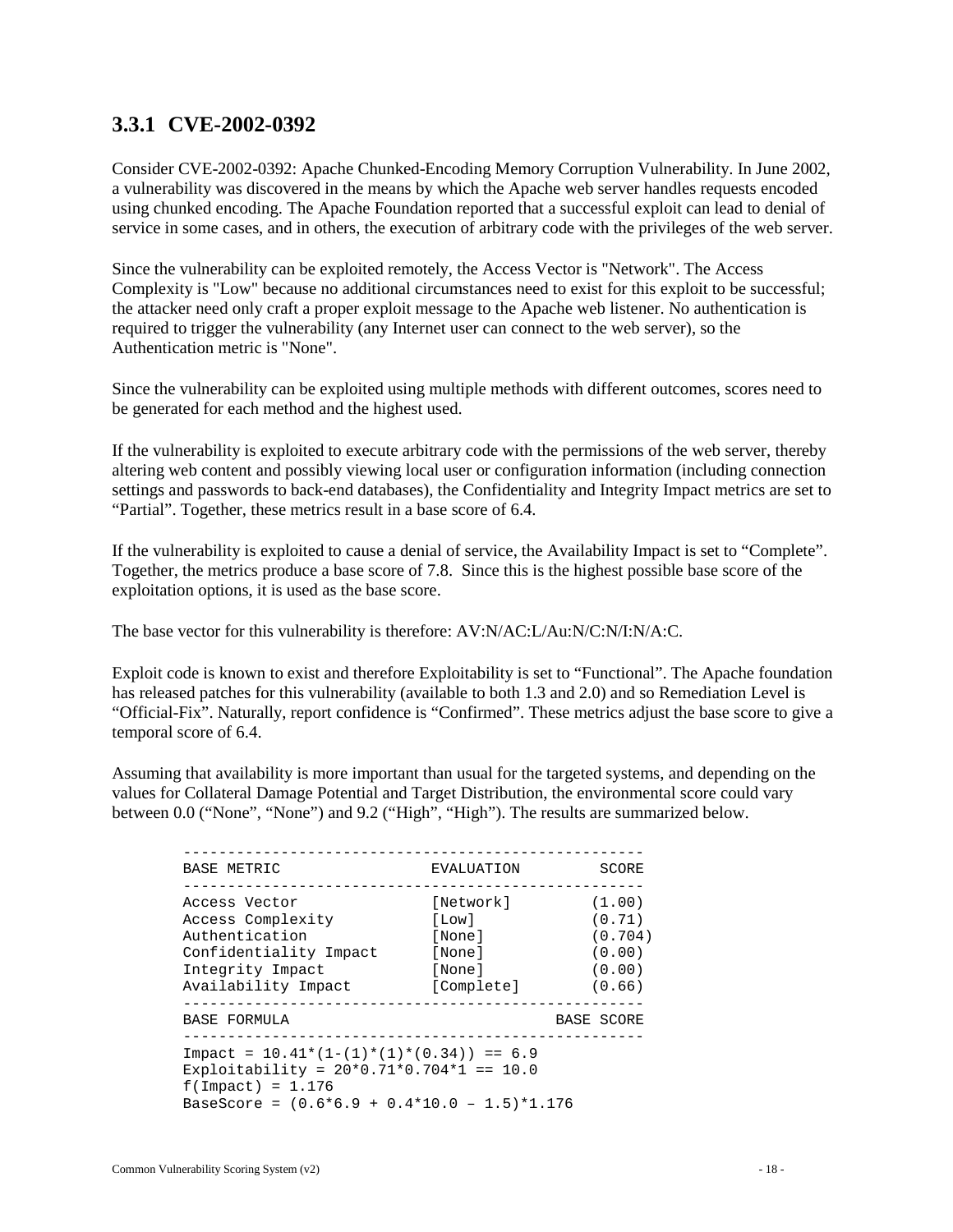| TEMPORAL METRIC                                                                                           | EVALUATION<br>____________________ | SCORE          |
|-----------------------------------------------------------------------------------------------------------|------------------------------------|----------------|
| Exploitability                                                                                            | $[Functional]$ $(0.95)$            |                |
| Remediation Level                                                                                         | $[Official-Fix]$ $(0.87)$          |                |
| Report Confidence                                                                                         | $[Confirmed]$ $(1.00)$             |                |
| TEMPORAL FORMULA                                                                                          | ________________________________   | TEMPORAL SCORE |
| ------------------<br>$round(7.8 * 0.95 * 0.87 * 1.00)$                                                   |                                    | $= 6.4$        |
|                                                                                                           |                                    |                |
| ENVIRONMENTAL METRIC EVALUATION SCORE                                                                     |                                    |                |
| Collateral Damage Potential [None - High] {0 - 0.5}                                                       |                                    |                |
| Target Distribution $[None - High]$ $\{0 - 1.0\}$                                                         |                                    |                |
| Confidentiality Req.                                                                                      | $[Median]$ $(1.0)$                 |                |
| Integrity Req.                                                                                            | [Medium]                           | (1.0)          |
| Availability Req.                                                                                         | [High]                             | (1.51)         |
| ENVIRONMENTAL FORMULA                                                                                     | ENVIRONMENTAL SCORE                |                |
| AdjustedImpact = $min(10, 10.41*(1-(1-0*1)*(1-0*1))$                                                      |                                    |                |
|                                                                                                           |                                    | $=$ (10.0)     |
| $*(1 - 0.66 * 1.51))$                                                                                     |                                    |                |
| AdjustedBase = $((0.6*10)+(0.4*10.0)-1.5)*1.176$                                                          |                                    |                |
|                                                                                                           |                                    | $=$ (10.0)     |
| AdjustedTemporal == $(10*0.95*0.87*1.0)$ == $(8.3)$<br>EnvScore = round( $(8.3+(10-8.3)*{0-0.5})*(0-1)$ ) |                                    |                |

 $=$  (7.8)

#### **3.3.2 CVE-2003-0818**

Consider CVE-2003-0818: Microsoft Windows ASN.1 Library Integer Handling Vulnerability. In September 2003, a vulnerability was discovered that targets the ASN.1 library of all Microsoft operating systems. Successful exploitation of this vulnerability results in a buffer overflow condition allowing the attacker to execute arbitrary code with administrative (system) privileges.

This is a remotely exploitable vulnerability that does not require authentication, therefore the Access Vector is "Network" and "Authentication" is "None". The Access Complexity is "Low" because no additional access or specialized circumstances need to exist for the exploit to be successful. Each of the Impact metrics is set to "Complete" because of the possibility of a complete system compromise. Together, these metrics produce a maximum base score of 10.0.

The base vector for this vulnerability is therefore: AV:N/AC:L/Au:N/C:C/I:C/A:C.

Known exploits do exist for this vulnerability and so Exploitability is "Functional". In February 2004, Microsoft released patch MS04-007, making the Remediation Level "Official-Fix" and the Report Confidence "Confirmed". These metrics adjust the base score to give a temporal score of 8.3.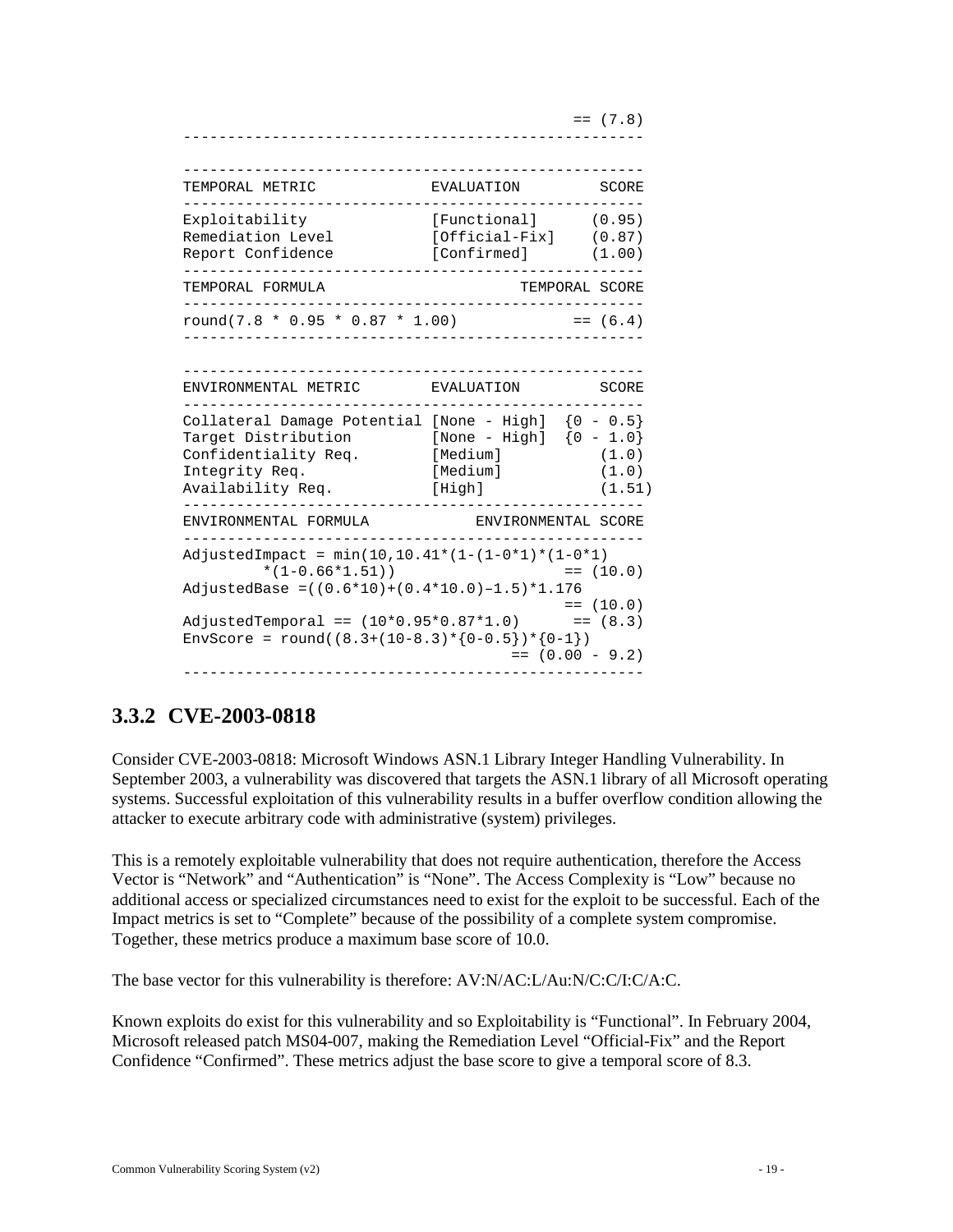Assuming that availability is less important than usual for the targeted systems, and depending on the values for Collateral Damage Potential and Target Distribution, the environmental score could vary between 0.0 ("None", "None") and 9.0 ("High", "High"). The results are summarized below.

| <b>BASE METRIC</b>                                                                              | EVALUATION                  | SCORE                   |
|-------------------------------------------------------------------------------------------------|-----------------------------|-------------------------|
| Access Vector                                                                                   | [Network]                   | (1.00)                  |
| Access Complexity                                                                               | [Low]                       | (0.71)                  |
| Authentication                                                                                  | [None]                      | (0.704)                 |
| Confidentiality Impact                                                                          | [Complete]                  | (0.66)                  |
| Integrity Impact                                                                                | [Complete]                  | (0.66)                  |
| Availability Impact                                                                             | [Complete]                  | (0.66)                  |
|                                                                                                 |                             |                         |
| FORMULA                                                                                         |                             | BASE SCORE              |
| $Impact = 10.41*(1-(0.34*0.34*0.34)) == 10.0$<br>Exploitability = $20*0.71*0.704*1 == 10.0$     |                             |                         |
| $f(Impack) = 1.176$<br>BaseScore = $((0.6*10.0)+(0.4*10.0)-1.5)*1.176$                          |                             |                         |
|                                                                                                 |                             | $=$ (10.0)              |
|                                                                                                 |                             |                         |
| TEMPORAL METRIC                                                                                 | EVALUATION                  | SCORE                   |
| Exploitability                                                                                  | [Functional]                | (0.95)                  |
| Remediation Level                                                                               | $[Official-Fix]$ $(0.87)$   |                         |
| Report Confidence                                                                               | [Confirmed]                 | (1.00)                  |
|                                                                                                 |                             |                         |
| FORMULA                                                                                         |                             | TEMPORAL SCORE          |
|                                                                                                 |                             |                         |
| round(10.0 * 0.95 * 0.87 * 1.00) ==                                                             |                             |                         |
|                                                                                                 |                             |                         |
| ENVIRONMENTAL METRIC                                                                            | EVALUATION                  | (8.3)<br>SCORE          |
|                                                                                                 |                             |                         |
| Collateral Damage Potential [None - High] {0 - 0.5}                                             |                             |                         |
| Target Distribution                                                                             | [None - High] $\{0 - 1.0\}$ |                         |
| Confidentiality Req.                                                                            | [Medium]                    |                         |
| Integrity Req.                                                                                  | [Medium]                    |                         |
| Availability Req.                                                                               | [Low]                       | (1.0)<br>(1.0)<br>(0.5) |
| FORMULA                                                                                         | ENVIRONMENTAL SCORE         |                         |
| AdjustedImpact = $10.41*(1-(1-0.66*1)*(1-0.66*1)$                                               |                             |                         |
| $*(1-0.66*0.5)) == 9.6$                                                                         |                             |                         |
| AdjustedBase = ( $(0.6*9.6)+(0.4*10.0)-1.5)*1.176$                                              |                             | $=$ (9.7)               |
|                                                                                                 |                             |                         |
| AdjustedTemporal == $(9.7*0.95*0.87*1.0)$<br>EnvScore = round( $(8.0+(10-8.0)*(0-0.5)*{0-1})$ ) |                             | $= 8.0$                 |

#### **3.3.3 CVE-2003-0062**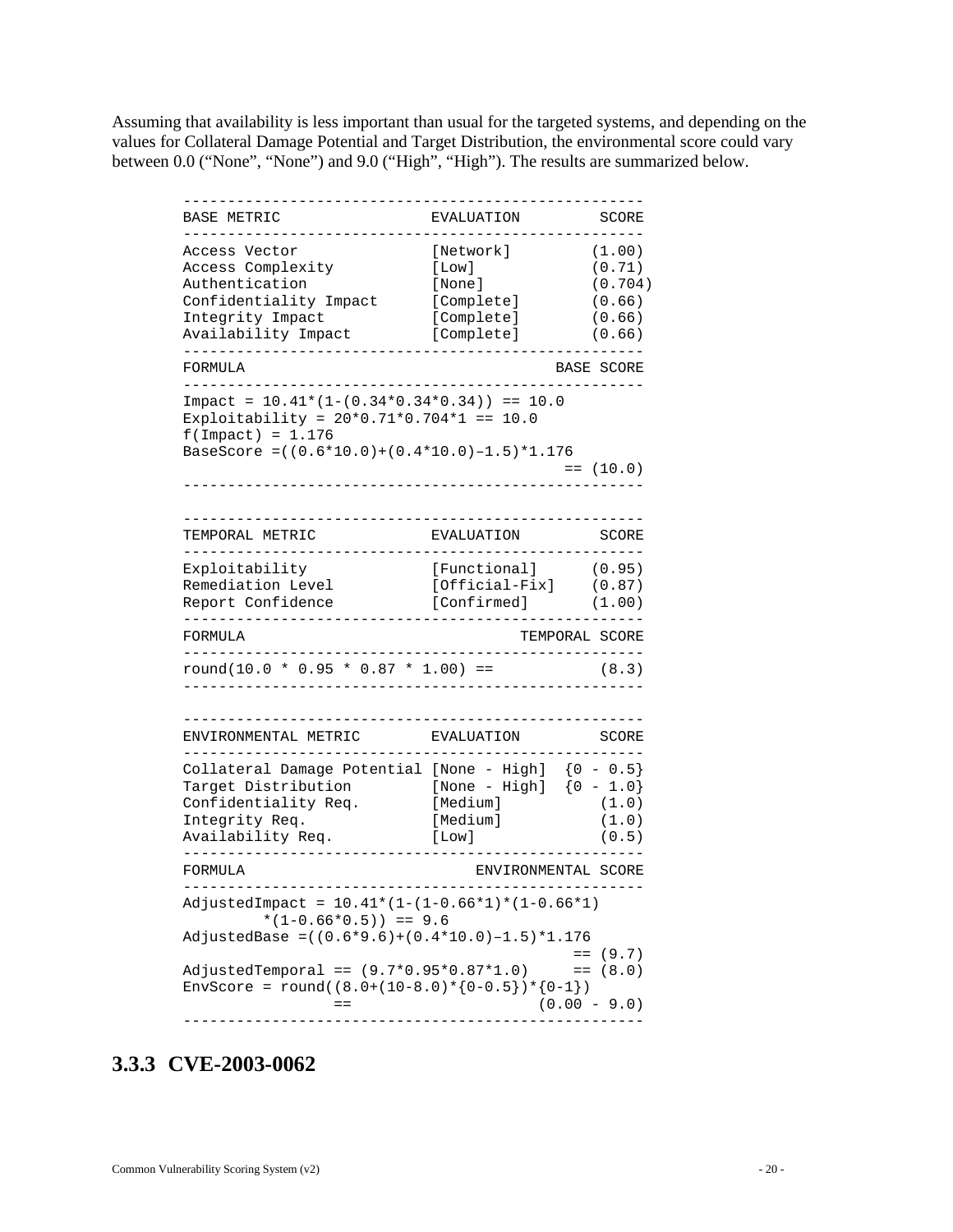Consider CVE-2003-0062: Buffer Overflow in NOD32 Antivirus. NOD32 is an antivirus software application developed by Eset. In February 2003, a buffer overflow vulnerability was discovered in Linux and Unix versions prior to 1.013 that could allow local users to execute arbitrary code with the privileges of the user executing NOD32. To trigger the buffer overflow, the attacker must wait for (or coax) another user (possibly root) to scan a directory path of excessive length.

Since the vulnerability is exploitable only to a user locally logged into the system, the Access Vector is "Local". The Access Complexity is "High" because this vulnerability is not exploitable at the attacker's whim. There is an additional layer of complexity because the attacker must wait for another user to run the virus scanning software. Authentication is set to "None" because the attacker does not need to authenticate to any additional system. If an administrative user were to run the virus scan, causing the buffer overflow, then a full system compromise would be possible. Since the most harmful case must be considered, each of the three Impact metrics is set to "Complete". Together, these metrics produce a base score of 6.2.

The base vector for this vulnerability is therefore: AV:L/AC:H/Au:N/C:C/I:C/A:C.

Partial exploit code has been released, so the Exploitability metric is set to "Proof-Of-Concept". Eset has released updated software, giving a Remediation Level of "Official-Fix" and Report Confidence of "Confirmed". These three metrics adjust the base score to give a temporal score of 4.9.

Assuming that confidentiality, integrity, and availability are roughly equally important for the targeted systems, and depending on the values for Collateral Damage Potential and Target Distribution, the environmental score could vary between 0.0 ("None", "None") and 7.5 ("High", "High"). The results are summarized below.

| BASE METRIC                                                                                                                             | EVALUATION                                              | SCORE          |
|-----------------------------------------------------------------------------------------------------------------------------------------|---------------------------------------------------------|----------------|
| Access Vector                                                                                                                           | [Local]                                                 | (0.395)        |
| Access Complexity                                                                                                                       | [High]                                                  | (0.35)         |
| Authentication                                                                                                                          | [None]                                                  | (0.704)        |
| Confidentiality Impact                                                                                                                  | [Complete]                                              | (0.66)         |
| Integrity Impact                                                                                                                        | [Complete]                                              | (0.66)         |
| Availability Impact                                                                                                                     | $[Complete]$ $(0.66)$                                   |                |
| FORMULA                                                                                                                                 |                                                         | BASE SCORE     |
|                                                                                                                                         | $\text{Import} = 10.41*(1-(0.34*0.34*0.34)) == 10.0$    | $==$ (6.2)     |
| Exploitability = $20*0.35*0.704*0.395 == 1.9$<br>$f(Impack) = 1.176$<br>BaseScore = $((0.6*10)+(0.4*1.9)-1.5)*1.176$<br>TEMPORAL METRIC | EVALUATION                                              | SCORE          |
|                                                                                                                                         |                                                         |                |
| Exploitability<br>Remediation Level                                                                                                     | $[Proof-Of-Concept](0.90)$<br>$[Official-Fix]$ $(0.87)$ |                |
|                                                                                                                                         | $[Confirmed]$ $(1.00)$                                  |                |
| Report Confidence<br>FORMULA                                                                                                            |                                                         | TEMPORAL SCORE |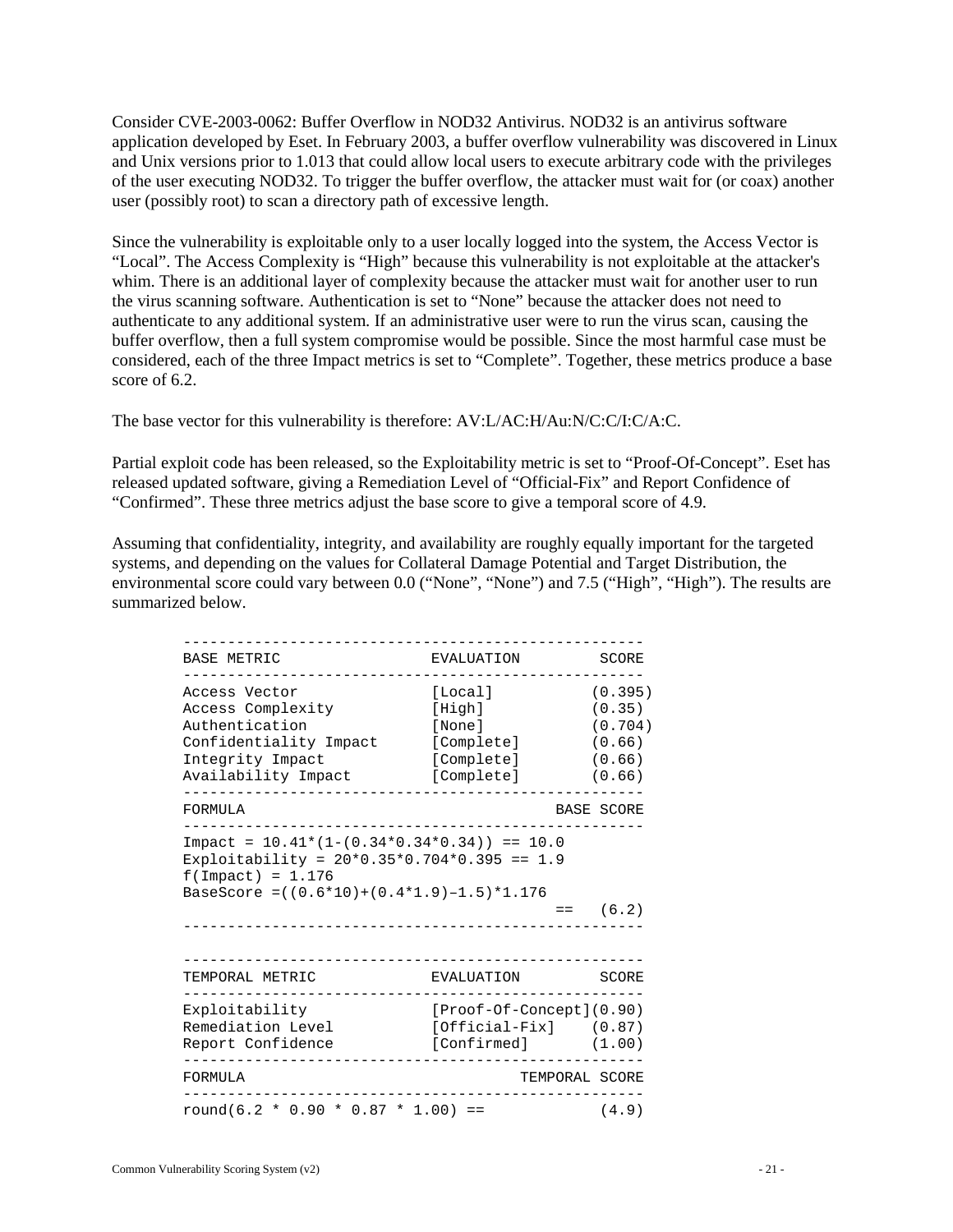| ENVIRONMENTAL METRIC                                                                                                            | EVALUATION                                                      | SCORE                                    |  |
|---------------------------------------------------------------------------------------------------------------------------------|-----------------------------------------------------------------|------------------------------------------|--|
| Collateral Damage Potential [None - High]<br>Target Distribution<br>Confidentiality Req.<br>Integrity Reg.<br>Availability Req. | [None - High] $\{0 - 1.0\}$<br>[Medium]<br>[Medium]<br>[Medium] | $\{0 - 0.5\}$<br>(1.0)<br>(1.0)<br>(1.0) |  |
| FORMULA                                                                                                                         |                                                                 | ENVIRONMENTAL SCORE                      |  |
| $AdjustedTemporal == 4.9$<br>EnvScore = round( $(4.9+(10-4.9)*{0-0.5})*(0-1)$ )<br>$==$ (0.00 - 7.5)                            |                                                                 |                                          |  |
|                                                                                                                                 |                                                                 |                                          |  |

# **4 Additional Resources**

Below, we present a list of resources that may be useful to anyone implementing CVSS. Vulnerability bulletins are helpful when searching for detailed information about a particular vulnerability. CVSS calculators are helpful when trying to compute your own base, temporal or environmental scores.

Vulnerability bulletins:

- The National Institute of National Institute of Standards and Technology (NIST) maintains the National Vulnerability Database (NVD), a vulnerability bulletin website that includes CVSS base scores. NIST provides these web-based bulletins in addition to XML feeds free for use. They can be found at http://nvd.nist.gov/nvd.cfm, and http://nvd.nist.gov/download.cfm#XML, respectively.
- IBM Internet Security Systems (ISS) publishes X-Force vulnerability bulletins free for use. They include CVSS base and temporal scores and can be found at http://xforce.iss.net/xforce/alerts.
- Qualys publishes vulnerability references that include both CVSS base and temporal scores. These can be found at http://www.qualys.com/research/alerts/.
- Cisco vulnerability bulletins including CVSS base and temporal scores can be found at http://tools.cisco.com/MySDN/Intelligence/home.x. (Note: requires a Cisco Connection Online account).
- Tenable Network Security publishes plugins for the Nessus vulnerability scanning tool. These plugins that include CVSS base score can be found at http://www.nessus.org/plugins/.

#### CVSS Calculators

- The NIST CVSSv2 calculator can be found at http://nvd.nist.gov/cvss.cfm?calculator&adv&version=2
- The Information-Technology Promotion Agency of Japan: http://jvnrss.ise.chuou.ac.jp/jtg/cvss/en/CVSSv2.html